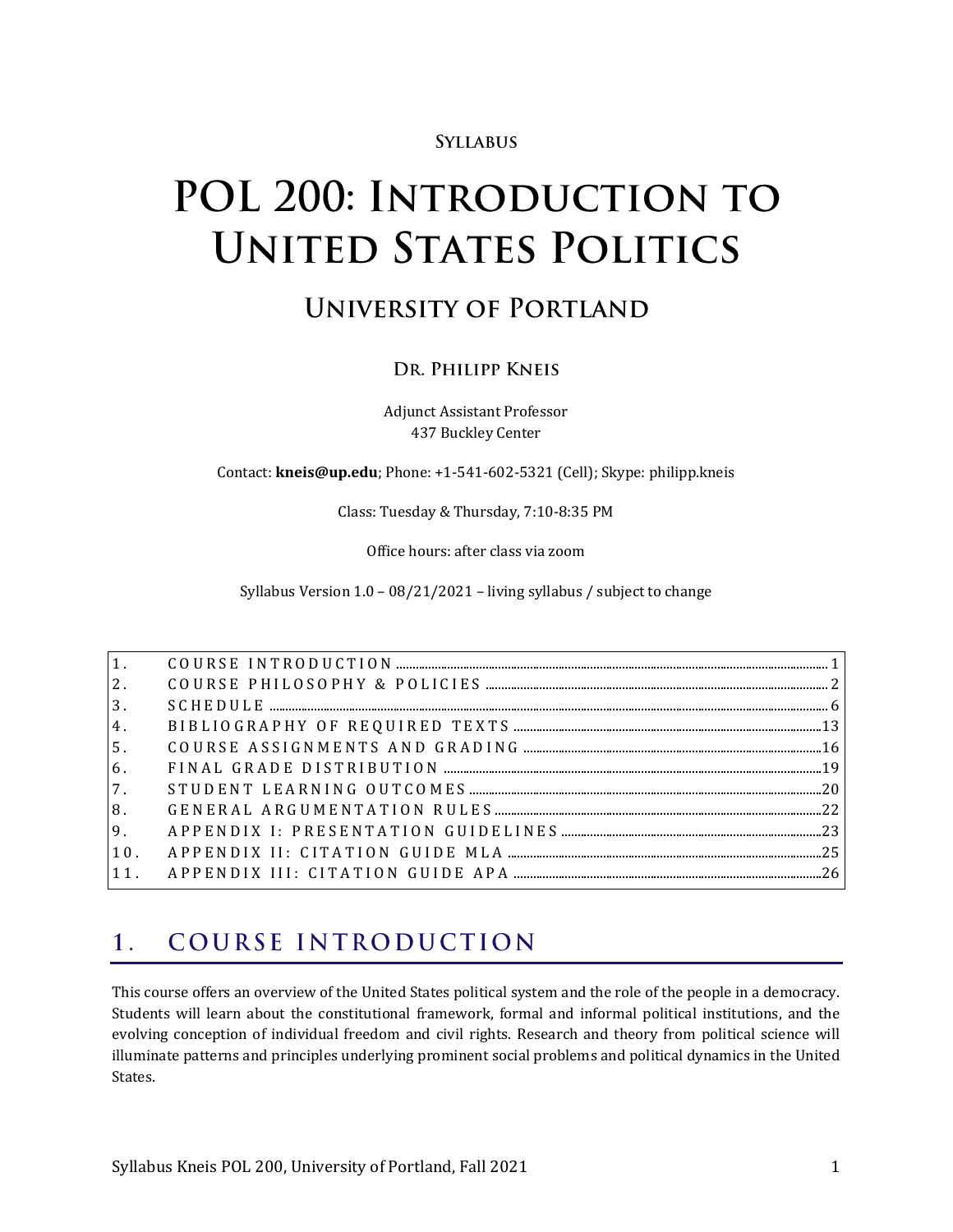#### <span id="page-1-0"></span>COURSE PHILOSOPHY & POLICIES  $2.$

#### **2.1. Class Objective**

The **main objective** of this course is to foster critical thinking on the basis of increased domain knowledge and advanced theoretical reflections on the topic of the class. The readings offered are academic articles or political documents. Students are required to conduct own research and participate actively in the discussion in order to create a peer learning community.

#### **2.2. Assignment Rationale**

**Assignments** in this class are meant to develop student research and discussion on the topic. These are the assignments – see also below for a detailed description. Assignment 6 should also be sent via e-mail to the instructor to preempt technical issues with the online class system. Text presentations are posted on Moodle.

- 1. Ongoing assignment: active participation in the discussion. Graded will be the extent of activity, but not its content. You should aim to post regularly, at least once a week. If that is not possible, post whenever you can, and let me know about a possible individual schedule.
- 2. One presentation of one assigned text (due depending on when the text is scheduled).
- 3. 3 response essays that collects preliminary ideas for student research.
- 4. Presentation of preliminary research ideas to the class towards the end of term, in order to gather peer and instructor feedback for final research paper.
- 5. Final research paper, based on the research ideas and response essays.

#### **2.3. General Guidelines**

- You are required to **read this syllabus in full**. Please direct any questions directly to the instructor in person or via e-mail. Please also monitor announcements in case the schedule needs to change.
- Typically, **following all instructions** will lead to successful participation in class. For more detail, see below for the schedule, as well as on p. [15](#page-14-0) for descriptions of assignments, and p. [15](#page-14-0) for student learning outcomes.
- A seminar thrives on the regular participation of every single member of the group. You are expected to participate actively in the discussions, and you should feel free to do so. **This is a place to learn, not a place to be perfect.** You do not need to be intimidated. Everyone is in the same boat.
- **Respect your fellow students**. Everybody should feel safe to be as honest as possible. People are indeed able to **see things differently**, even though they have the same facts. If somebody makes what could be seen a mistake, be patient and understanding. Focus any **critique** on the argument and the issue, not on the person making the statement. We are all learning, and we will never be perfect.
- Language skills should not distract from your message. I do not grade language and style per se, but if writing mistakes distract too much from your argument, so that any reasonable reader would have difficulties understanding it, your grade may be affected. Writing is difficult for everyone, and takes years of practice and skill. Feel free to ask for help if you feel that your writing needs improvement and use the institutional support provided by the university.
- In the case that I feel **attendance/participation and reading progress** are below reasonable expectations, I reserve the right to do a quiz in order to check on reading progress.

#### **2.4. Discussions**

▪ Over the years, I have seen that whenever there is a strong instructor presence in a discussion board, **student participation in the discussions** goes down. Therefore, I will limit my contributions in the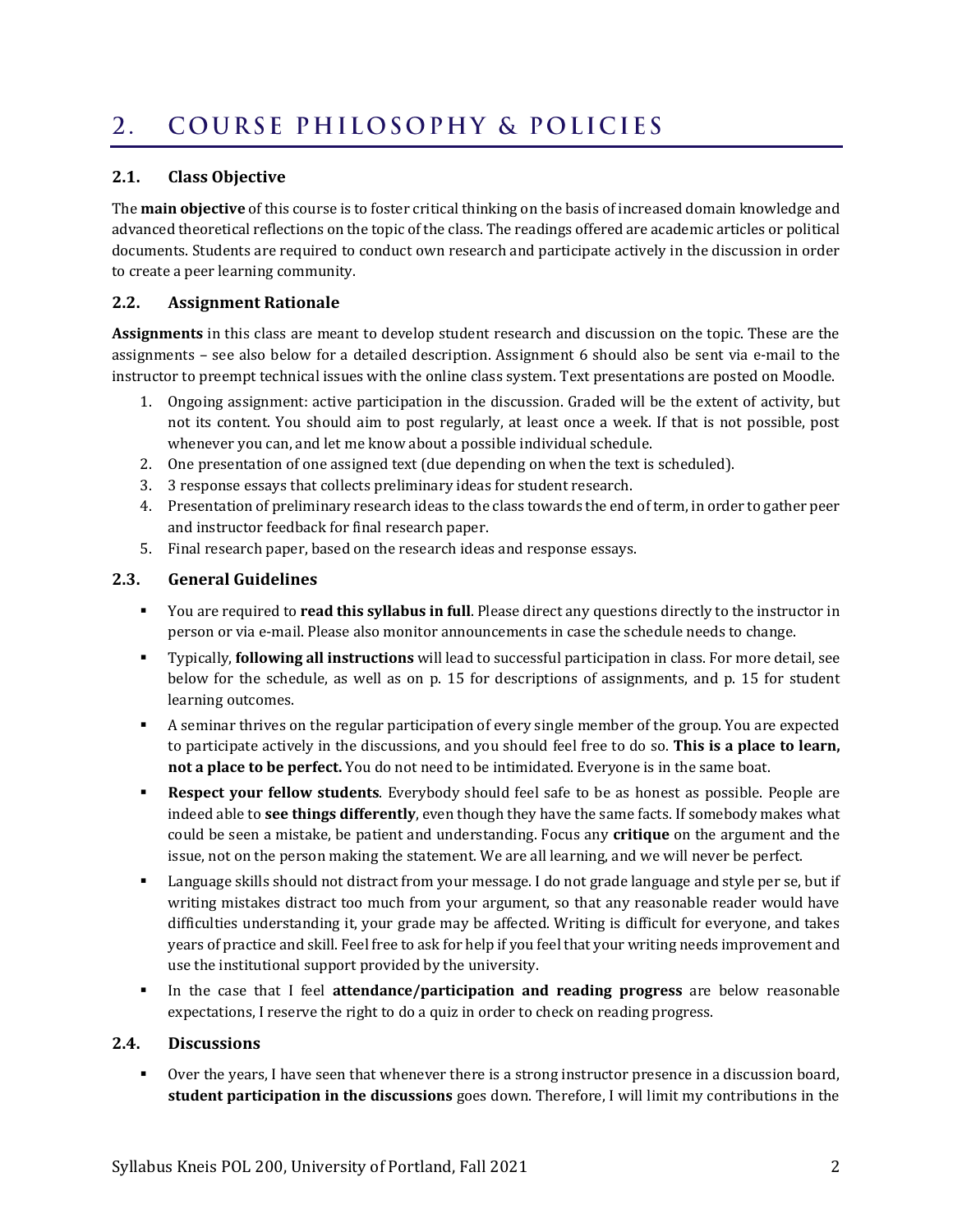discussion forum. I will read student entries and respond whenever I feel there is a need to correct something or add a perspective that has not been addressed so far, or when discussion participation is low. But the main point of the discussion board is student peer discussion, and not overwhelming instructor input.

- For every assignment posted in the discussion board (text presentation, research presentation), there is also a mandatory **Q&A** component. I will wait a while till I grade such assignment to incorporate how the presenter handles peer responses.
- **Regular participation** in the class is mandatory.

#### **2.5. Communication with Instructor**

- Please email your instructor for matters of a personal nature. I will reply to course-related questions and email within 24-48 hours. I will strive to return your assignments and grades for course activities to you within five days of the due date.
- **Please let me know in advance** if you cannot complete assignments on time. We will find a way.
- If you feel you need **additional feedback** about how you are doing in class, do not hesitate to write me an e-mail. Usually, if you are posting regularly, and turn in all the required assignments on time and following instructions, you will be successful in this class.
- Given that this is an online class, I am very flexible in helping you manage your time, and to find an individual route through the class if necessary.
- Please feel free to contact me about any aspect of the course, or your performance. Let me know as soon as possible if there are any issues that might need my immediate attention. I'm always willing to learn myself, and to improve the class whenever necessary.

#### **2.6. The Learning Commons**

This year, you have the choice of working with Learning Commons peer educators face-to-face in Buckley 163 or online in Zoom or Teams.

The Learning Commons invites you to connect with trained writing assistants, tutors, and consultants as an *effective learning strategy* for greater success in your college courses. As with any skill, *practice* helps. Engaging with peer educators is a form of practice that can make your college learning experience more enjoyable and successful.

**The Writing Center**: Students can increase their confidence and competence in writing by booking an appointment at [www.up.mywconline.net.](http://www.up.mywconline.net/) Please note WCONLINE is not associated with your UP login credentials. The first time you schedule an appointment, you will be prompted to create a WCONLINE account. To make appointments at a time not offered on the scheduler, you can send an email request t[o writing@up.edu,](mailto:writing@up.edu) providing the course information, assignment details and a list of possible appointment times. Please allow up to 48 hours for response time.

**Appointments for all other tutoring programs** can be accessed through our Bookings Scheduler at <https://bit.ly/learning-up> or on our website at [https://www.up.edu/learningcommons/.](https://www.up.edu/learningcommons/) Please make appointments *at least* 12 hours in advance.

- **Group Work Lab**: Our Group Work Lab peer consultants can help project groups run effectively. Students can meet as a group to develop their project with a Group Work Lab consultant for both inperson and online group projects.
- **Language Studio**: Students can meet with French, German, Spanish, and Chinese language tutors to practice their conversational skills and unlock their understanding of grammar.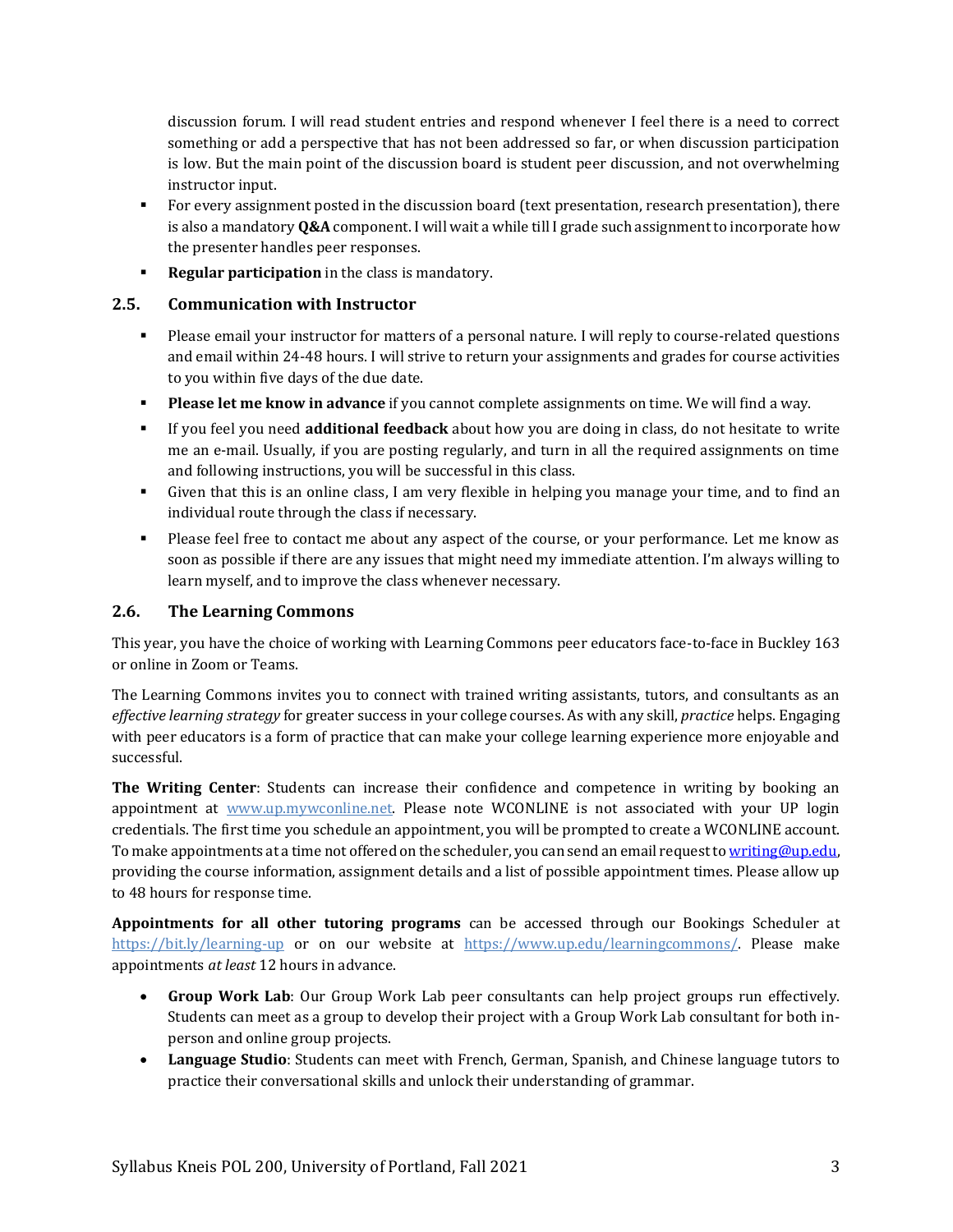• **Speech & Presentation Lab**: Students can improve the highly sought-after skills of presentation writing and delivery with our trained peer consultants.

Tutoring works best when you use it proactively and consistently throughout the semester. For example, you can use the Writing Center for brainstorming ideas for a paper and later for working on your first draft. Likewise, those seeking tutoring can work with a tutor a few times in the weeks leading up to a test. We also welcome small group appointments for 2-4 students at a time, as such social learning can be very effective.

**Embedded tutoring and PAL:** The Learning Commons offers embedded tutoring and online Peer Assisted Learning (PAL) group sessions for specific classes. PAL sessions are voluntary and offer you the opportunity to learn material through collaborative learning activities that are guided by a trained peer facilitator. Your instructors, embedded tutors, or PAL facilitators will contact you if your class offers this option.

#### **Our peer educator resources are here for you**

Questions about the Learning Commons and our programs can be directed to the Learning Commons staff at [learning@up.edu.](mailto:learning@up.edu) 

#### **2.7. Assessment Disclosure Statement**

Student work products for this course may be used by the University for educational quality assurance purposes.

#### **2.8. Accessibility Statement**

The University of Portland endeavors to make its courses and services fully accessible to all students. Students are encouraged to discuss with their instructors what might be most helpful in enabling them to meet the learning goals of the course. Students who experience a disability are also encouraged to use the services of the Office for Accessible Education Services (AES), located in the Shepard Academic Resource Center (503-943- 8985). If you have an AES Accommodation Plan, you should make an appointment to meet with your faculty member to discuss how to implement your plan in this class. Requests for alternate location for exams and/or extended exam time should, where possible, be made two weeks in advance of an exam, and must be made at least one week in advance of an exam. Also, you should meet with your faculty member to discuss emergency medical information or how best to ensure your safe evacuation from the building in case of fire or other emergency.

#### **2.9. Mental Health Statement**

As a college student, you may sometimes experience problems with your mental health that interfere with academic experiences and negatively impact daily life. If you or someone you know experiences mental health challenges at UP, please contact the University of Portland Health and Counseling Center in Orrico Hall (down the hill from Franz Hall and Mehling Hall) a[t www.up.edu/healthcenter](http://www.up.edu/healthcenter) or at 503-943-7134. Their services are free and confidential, and if necessary they can provide same day appointments. In addition, after-hours phone counseling is available if you call 503-943-7134 and press 3 outside of business hours. Also know that the University of Portland Public Safety Department (503-943-4444) has personnel trained to respond sensitively to mental health emergencies at all hours. Remember that getting help is a smart and courageous thing to do – for yourself, for those you care about, and for those who care about you.

#### **2.10. Ethics of Information**

The University of Portland is a community dedicated to the investigation and discovery of processes for thinking ethically and encouraging the development of ethical reasoning in the formation of the whole person. Using information ethically, as an element in open and honest scholarly endeavors, involves moral reasoning to determine the right way to access, create, distribute, and employ information including: considerations of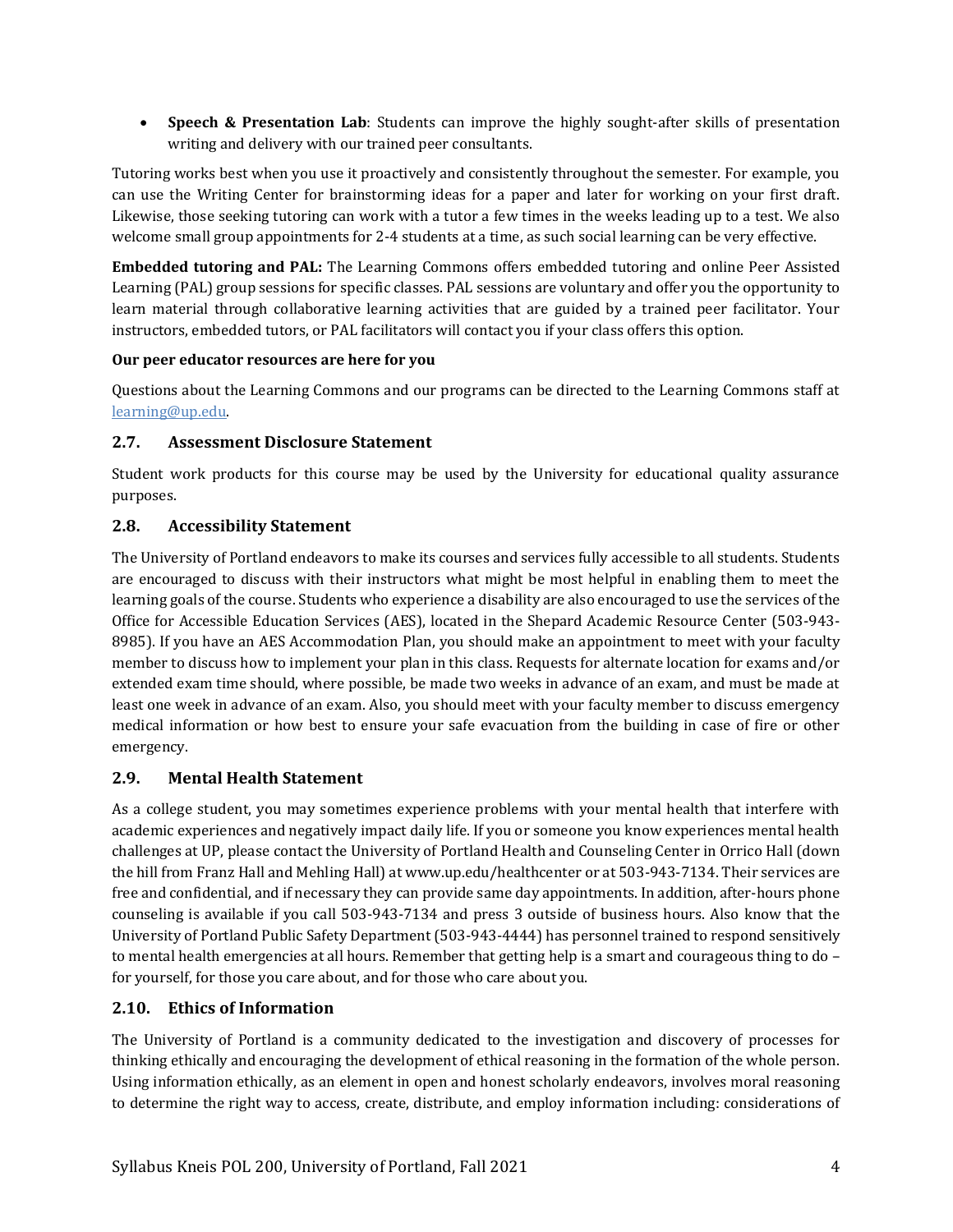intellectual property rights, fair use, information bias, censorship, and privacy. More information can be found in the Clark Library's guide to the [Ethical Use of Information](https://libguides.up.edu/ethicaluse/) at [libguides.up.edu/ethicaluse.](https://libguides.up.edu/ethicaluse/)

#### **2.11. Non-Violence Statement**

The University of Portland is committed to fostering a community free from all forms of violence in which all members feel safe and respected. Violence of any kind, and in particular acts of power-based personal violence, are inconsistent with our mission. Together, we take a stand against violence. Join us in learning more about campus and community resources, UP's prevention strategy, and reporting options on the [Green Dot website,](https://www.up.edu/greendot/) [www.up.edu/greendot](https://www.up.edu/greendot/) or the [Title IX website,](https://www.up.edu/titleix/) [www.up.edu/titleix.](https://www.up.edu/titleix/)

#### **2.12. University of Portland's Code of Academic Integrity**

Academic integrity is openness and honesty in all scholarly endeavors. The University of Portland is a scholarly community dedicated to the discovery, investigation, and dissemination of truth, and to the development of the whole person. Membership in this community is a privilege, requiring each person to practice academic integrity at its highest level, while expecting and promoting the same in others. Breaches of academic integrity will not be tolerated and will be addressed by the community with all due gravity.

#### **2.13. Remote Learning**

Remote learning presents unique challenges to both faculty members and students in the online environment. Working together, we can create a successful learning community by following some important guidelines.

- To be successful in remote learning, all students must have access to a functioning computer with a working microphone, camera, and headphones or headset. Students who do not have access to such technology may contact the Office of Financial Aid for possible assistance.
- All course content will be available through course Moodle pages accessible through the UP Portal (PilotsUP). Students should have a working knowledge of both Zoom and Microsoft Teams.
- Students are expected to attend all class sessions, whether synchronous or asynchronous, according to the instructor's direction, and follow guidelines for class conduct during online sessions (e.g. muting, camera on/off, respectful use of chat, etc.)
- If a student does not feel well enough to attend class remotely, they should communicate with their instructor as to how to make up missed work.
- For the benefit of students who are not able to attend class due to illness or temporary internet problems, all classroom sessions will be recorded or made available on the course Moodle site in some other method. **Students may not distribute or share any course images or recordings without the permission of the instructor.**

#### **2.14. COVID-19 safety policies**

The Learning Commons will follow current UP safety guidelines for the semester. Our COVID-19 safety protocols are subject to change depending on the current situation with the virus. The most up-to-date policies and protocols will be posted on our website and in the Learning Commons in BC 163.

**Learning Assistance Counselor**: Learning assistance counseling is also available in BC 101. The counselor teaches learning strategies and skills that enable students to become more successful in their studies and future professions. The counselor provides strategies to assist students with reading and comprehension, note-taking and study, time management, test-taking, and learning and remembering. Appointments can be made in the on-line scheduler available to all students in Moodle or during posted drop-in hours.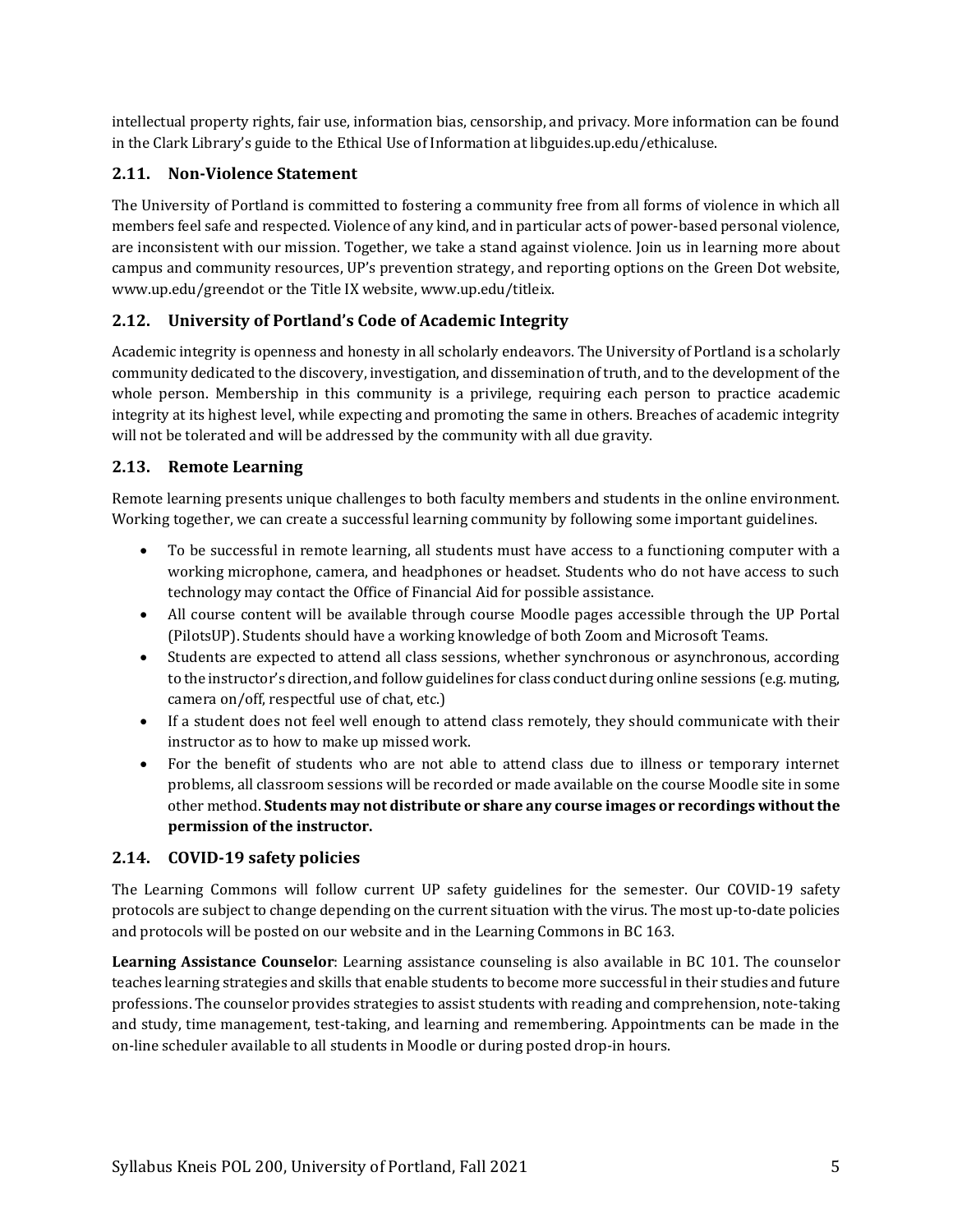#### <span id="page-5-0"></span>**SCHEDULE**  $3<sub>1</sub>$

**3.1. Abbreviated Schedule – Everything on One Page**

### **UNIT 1: THE ORIGINS OF THE UNITED STATES**

- ❖ *Assignment 1 (ongoing): Discussion Board (10 points for 10 longer posts, continuous participation is ideal). Post to the discussion board during the relevant week when you can; I allow for maximum flexibility.*
- ❖ *Assignment 2: Present one Text of your choice in the week the text is assigned (10 points)*
- *1. Introduction*
- *2. Origins*
- *3. Citizens, Governments, Democracy*
- *4. The Founding of the United States*

### **UNIT 2: THE FRAMEWORK OF US GOVERNMENT**

- *5. Federalism and Anti-Federalism*
- *6. Congress & Presidency*
- *7. Bureaucracy & Courts*
	- ❖ *Assignment 3: Response Essay "How Does American Democracy Work?" due Monday of Week 7, till 8PM PT*
- *8. Fall Break*

### **UNIT 3: AMERICAN SOCIETY AND CONSTITUENCIES**

- *9. Constituencies and Interest Groups*
- *10. Civil Liberties and Civil Rights*
- *11. Public Opinion and Media*

### **UNIT 4: US POLITICS & POLICY**

- *12. Domestic Policy*
- *13. Foreign Policy*

### **UNIT 5: STUDENT RESEARCH**

- *14. Student Presentations Session I*
- *15. Presentations Session II+III*
	- ❖ *Assignment 4: Present your own research, via Moodle AND Discussion Board*

#### *16. Exam Week: Final Paper Due*

❖ *Assignment 5: Send in Final Research Paper: "How has the American political system worked with regards to a specific policy issue?" by Thursday, December 9, 8 PM PT, on Moodle*

*Detailed Schedule as follows.*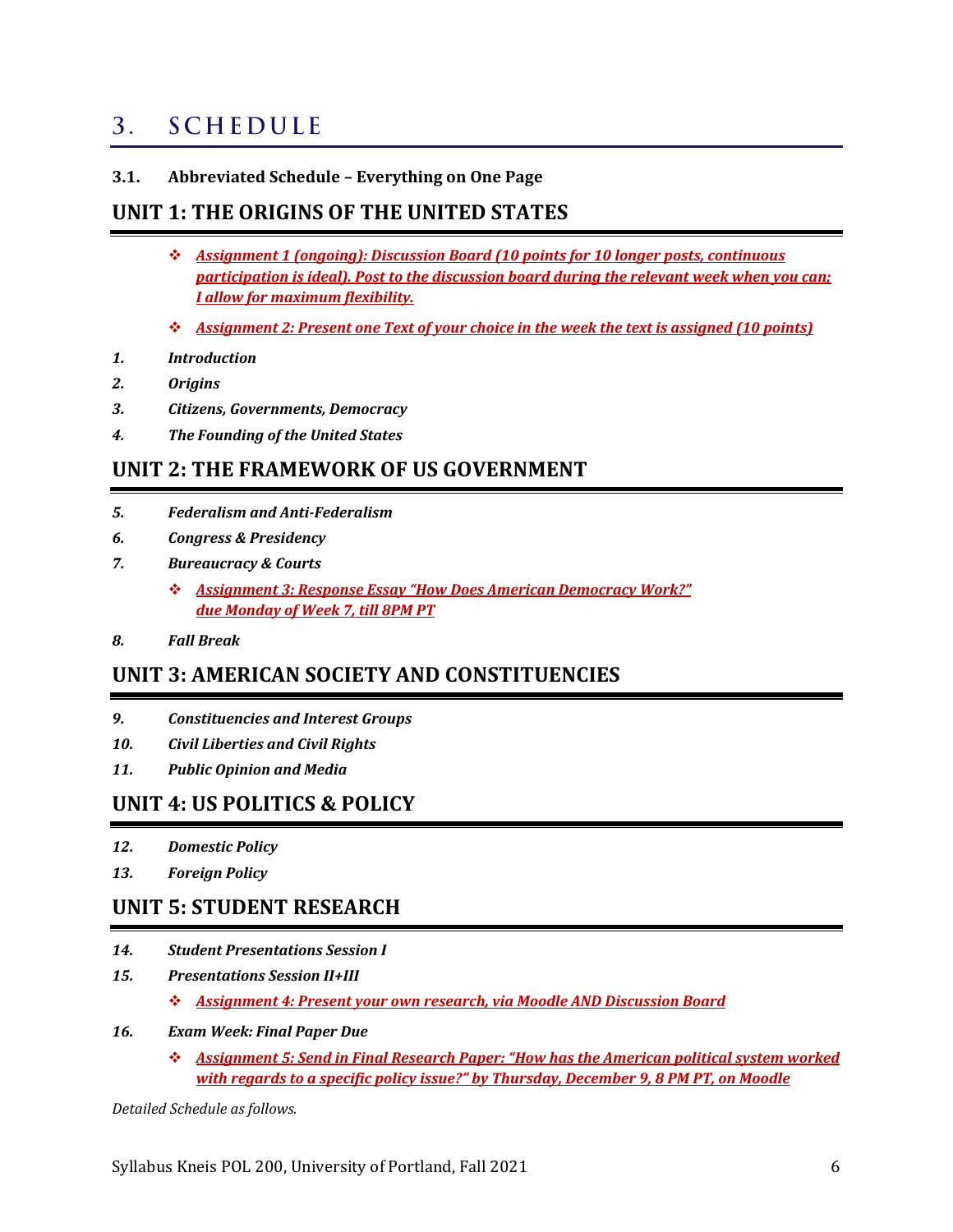#### **3.2. Detailed Schedule**

Recommended – but **not required**! – textbooks:

- Foner, Eric. *Give Me Liberty! An American History*: Seagull Fourth Edition. WW Norton & Company, 2013.
- Ginsberg, Benjamin, Margaret Weir, and Theodore J. Lowi. *We the People*. W. W. Norton & Company, 1999.
- Brinkley, Alan, John Michael Giggie, and Andrew Huebner. *The unfinished nation: A concise history of the American people*. McGraw-Hill, 1993.

### **UNIT 1: THE ORIGINS OF THE UNITED STATES**

*… in which the foundations of the political order of the United States of America will be examined.*

- ❖ *Assignment 1 (ongoing): Discussion Board (10 points for 10 longer posts, continuous participation is ideal). Post to the discussion board during the relevant week when you can; I allow for maximum flexibility.*
- ❖ *Assignment 2: Present one Text of your choice in the week the text is assigned (10 points)*

#### *1. Introduction*

#### *Tuesday, August 24*

Syllabus, Assignments, Introductions

#### *Thursday, August 26*

Class Discussion

#### *2. Origins*

#### *Tuesday, August 31*

#### *Other Suggested Materials:*

3. Loewen, se[e https://zinnedproject.org/materials/lies-my-teacher-told-me/](https://zinnedproject.org/materials/lies-my-teacher-told-me/)

#### *Thursday, September 2*

- 4. Lloyd, Gordon. "The English and Colonial Roots of the U.S." [http://teachingamericanhistory.org/bor/roots-chart/.](http://teachingamericanhistory.org/bor/roots-chart/) N.D.
- 5. Crevecoeur, James Hector St. John de. *Letters to an American Farmer.* Letter 1: What is an American? 1782.

#### *3. Citizens, Governments, Democracy*

#### *Tuesday, September 7*

1. Paine, Thomas. "Common Sense." 1776.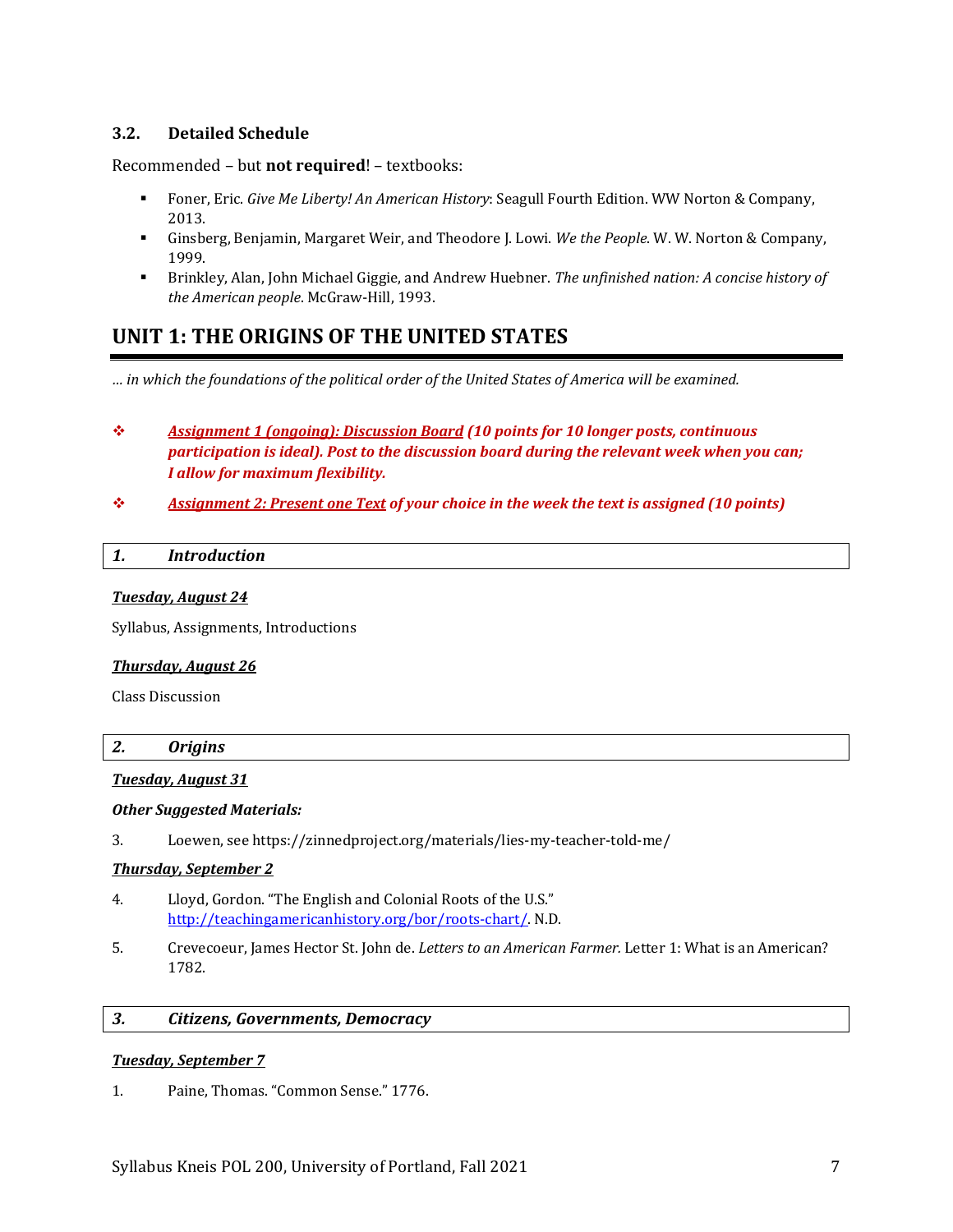- 2. Franklin, Benjamin. "Rules by Which a Great Empire May Be Reduced to a Small One." 1773.
- 3. Burke, Edmund. "Speech to Parliament on Reconciliation with the American Colonies." 1775.

#### *Thursday, September 9*

- 4. Tocqueville, Alexis de. *Democracy in America*. Excerpts. 1835.
- 5. Lind, Michael. "The Liberal Roots of Populism." *Demos Quarterly*, Oct. 2014, 1-12.

#### *4. The Founding of the United States*

#### *Tuesday, September 14*

- 1. The Declaration of Independence
- 2. The Articles of Confederation
- 3. Grinde Jr, Donald A., and Bruce E. Johansen. Exemplar of Liberty: Native America and the Evolution of Democracy. Native American Politics Series No. 3. 1991. Introduction.

#### *Thursday, September 16*

- 4. The Constitution of the United States of America
- 5. Amendments to the Constitution

### **UNIT 2: THE FRAMEWORK OF US GOVERNMENT**

*… in which we will discover the power dynamics within the American system of government.*

#### *5. Federalism and Anti-Federalism*

#### *Tuesday, September 21*

1. Willis, Garry. "Introduction." In: Hamilton, Alexander, James Madison, and John Jay. *The Federalist Papers*. Bantam Classic, New York, 1982.

#### *Thursday, September 23*

- 2. Lincoln, Abraham. First Inaugural Address. Excerpts. 1861.
- 3. Lincoln, Abraham. Second Inaugural Address. Excerpts. 1865.
- 4. "Declaration of the Immediate Causes Which Induce and Justify the Secession of South Carolina From the Federal Union." December 24, 1860.

#### *6. Congress & Presidency*

#### *Tuesday, September 28*

1. Weber, Max. "Politics as Vocation." (Speech at Munich University, 1918). Published as "Politik als Beruf." In: *Gesammelte Politische Schriften.* Munich, 1921. 396-450. English Version 1968.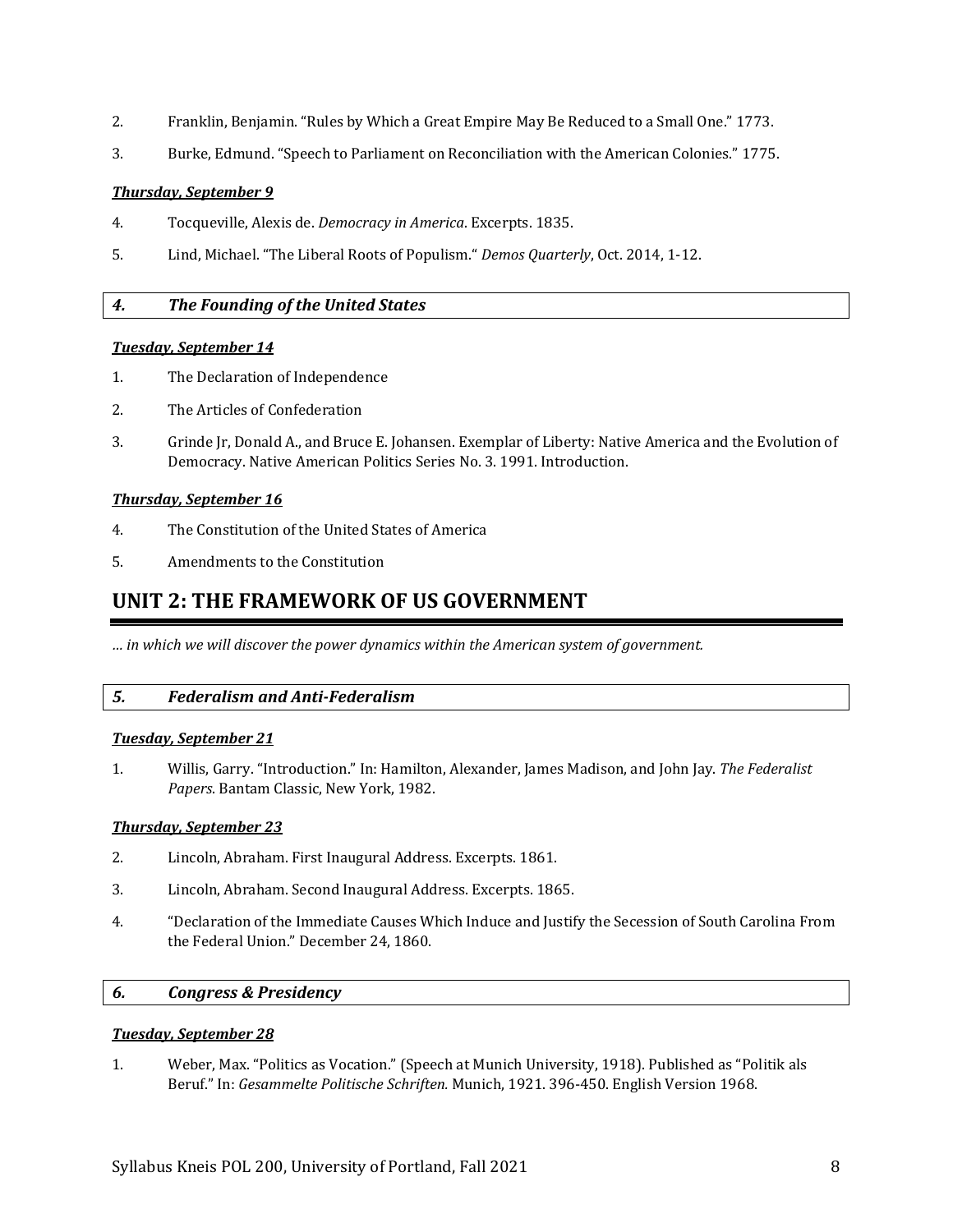- 2. Zinn, Howard. *A People's History of the United States: 1492-present*. *New York*. 2003. Excerpt.
- 3. Glazer, Sarah. "The Presidency: Is the Executive Branch Too Powerful?" *CQ Researcher*, November 16, 2018, 969-987.
- 4. Anon, "How a bill becomes a law." https://www.ancor.org/sites/default/files/pdf/How%20a%20bill%20becomes%20a%20law.pdf

#### *Thursday, September 30*

- 5. Shoemaker, Robert W. "" Democracy" and" Republic" as Understood in Late Eighteenth-Century America." *American Speech* 41.2 (1966): 83-95.
- 6. Baude, William. "Is Originalism Our Law." *Colum. L. Rev.* 115 (2015): 2349.
- 7. Frank, Walter M. "Help Wanted: The Constitutional Case Against Gerrymandering to Protect Congressional Incumbents." Ohio NUL Rev. 32 (2006): 227.

#### *7. Bureaucracy & Courts*

❖ *Assignment 3: Response Essay "How Does American Democracy Work?" due Friday of Week 7, till 8PM PT*

#### *Tuesday, October 5*

- 1. Anon., Constitutional Topic: Separation of Powers. https://www.usconstitution.net/consttop\_sepp.html
- 2. Waldron, Jeremy. "Separation of powers in thought and practice." BCL Rev. 54 (2013): 433.
- 3. Gaus, Gerald. "Should philosophers 'apply ethics'?." Think 3.9 (2005): 63-68.

#### *Thursday, October 7*

- 4. Olsen, Johan P. "Maybe it is time to rediscover bureaucracy." Journal of public administration research and theory 16.1 (2006): 1-24.
- 5. Meier, Kenneth J., et al. "Bureaucracy and the failure of politics: Challenges to democratic governance." Administration & Society 51.10 (2019): 1576-1605.

*8. Fall Break*

### **UNIT 3: AMERICAN SOCIETY AND CONSTITUENCIES**

*… in which the composition and expansion of the political constituents of the US will be discussed.*

#### *9. Constituencies and Interest Groups*

#### *Tuesday, October 19*

1. Hartz, Louis. "American political thought and the American revolution." *American Political Science Review* 46.2 (1952): 321-342.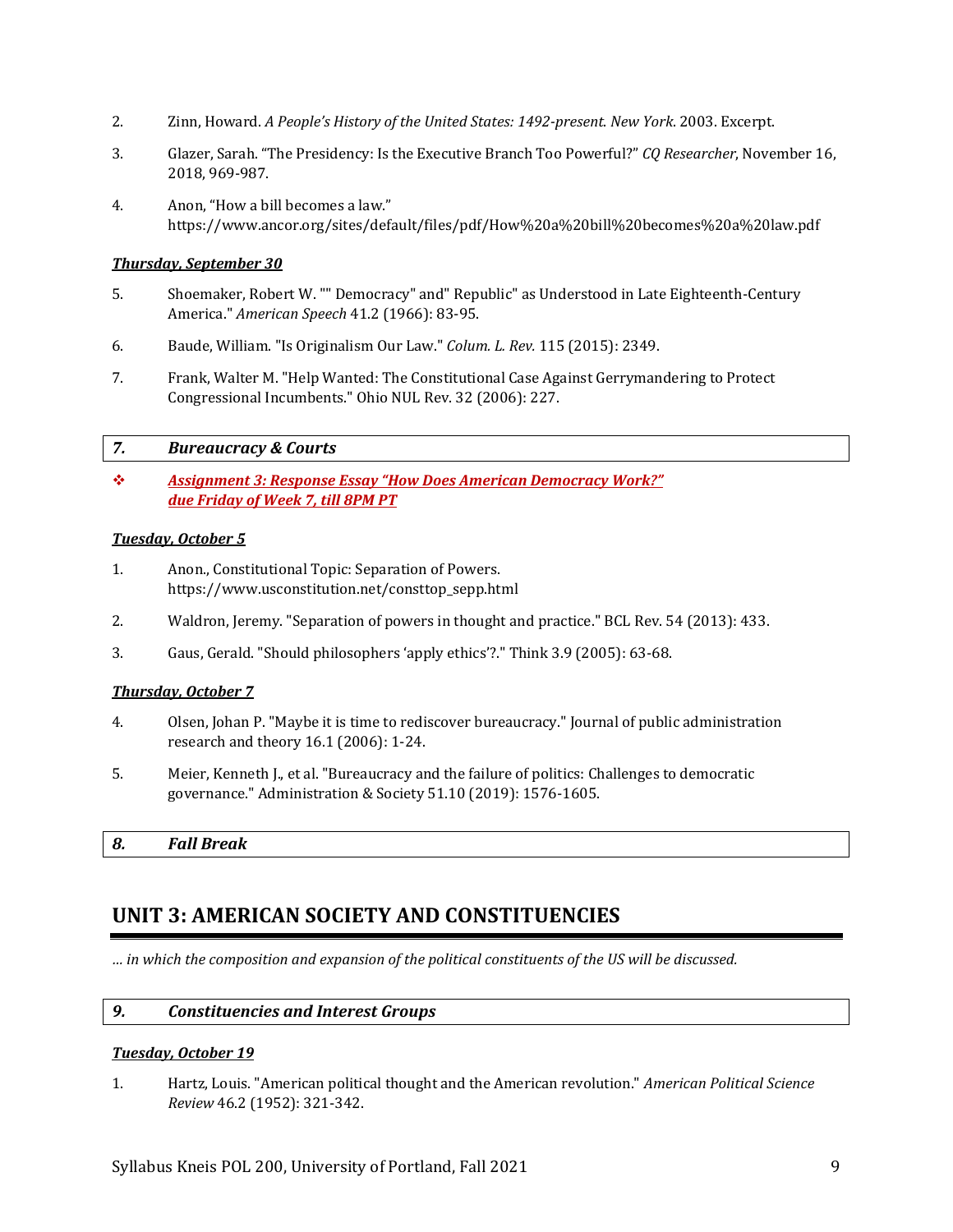- 2. Hartz, Louis. *The Liberal Tradition in America*. 1955. Excerpt.
- 3. Hofstadter, Richard. *Anti-Intellectualism in American Life.* New York: Vintage, 1962. 3-51. Chapter 1

#### *Thursday, October 21*

- 4. Bawn, Kathleen, et al. "A theory of political parties: Groups, policy demands and nominations in American politics." *Perspectives on Politics* 10.3 (2012): 571-597.
- 5. Bowler, Shaun, and Todd Donovan. "Direct democracy and political parties in America." *Party Politics* 12.5 (2006): 649-669.
- 6. Dalton, Russell J., and Steven A. Weldon. "Public images of political parties: A necessary evil?." *West European Politics* 28.5 (2005): 931-951.

#### *Other Suggested Materials:*

- 7. Gilens, Martin, and Benjamin I. Page. "Testing theories of American politics: Elites, interest groups, and average citizens." *Perspectives on politics* 12.3 (2014): 564-581.
- 8. King, Anthony. "Political parties in western democracies: some sceptical reflections." *Polity* 2.2 (1969): 111-141.

#### *10. Civil Liberties and Civil Rights*

#### *Tuesday, October 26*

- 1. Thoreau, Henry David. "Civil Disobedience." 1849.
- 2. Wood, Gordon S. *The Radicalism of the American Revolution*. 1991. Excerpt.
- 3. Douglass, Frederick. "The Meaning of the Fourth of July for the Negro." 1852.

#### *Thursday, October 28*

- 4. Du Bois, W.E.B. "Double Consciousness" (Excerpt) from: *The Souls of Black Folk*. 1903.
- 5. King, Martin Luther. "I Have a Dream." 1963.
- 6. Malcolm X: "The Ballot or the Bullet." 1964.
- 7. King, Martin Luther. "Letter from Birmingham Jail." 1963.

#### *11. Public Opinion and Media*

#### *Tuesday, November 2*

- 1. Postman, Neil. "Amusing Ourselves to Death." Address at Frankfurt Book Fair. 1984.
- 2. Riesman, David, Denney Reuel, and Glazer Nathan. *The Lonely Crowd: A Study of the Changing American Character.* 1952. Chapter 1.
- 3. Habermas, Jürgen. "The public sphere: An encyclopedia article." *Critical Theory and Society A Reader.* Routledge, 2020. 136-142.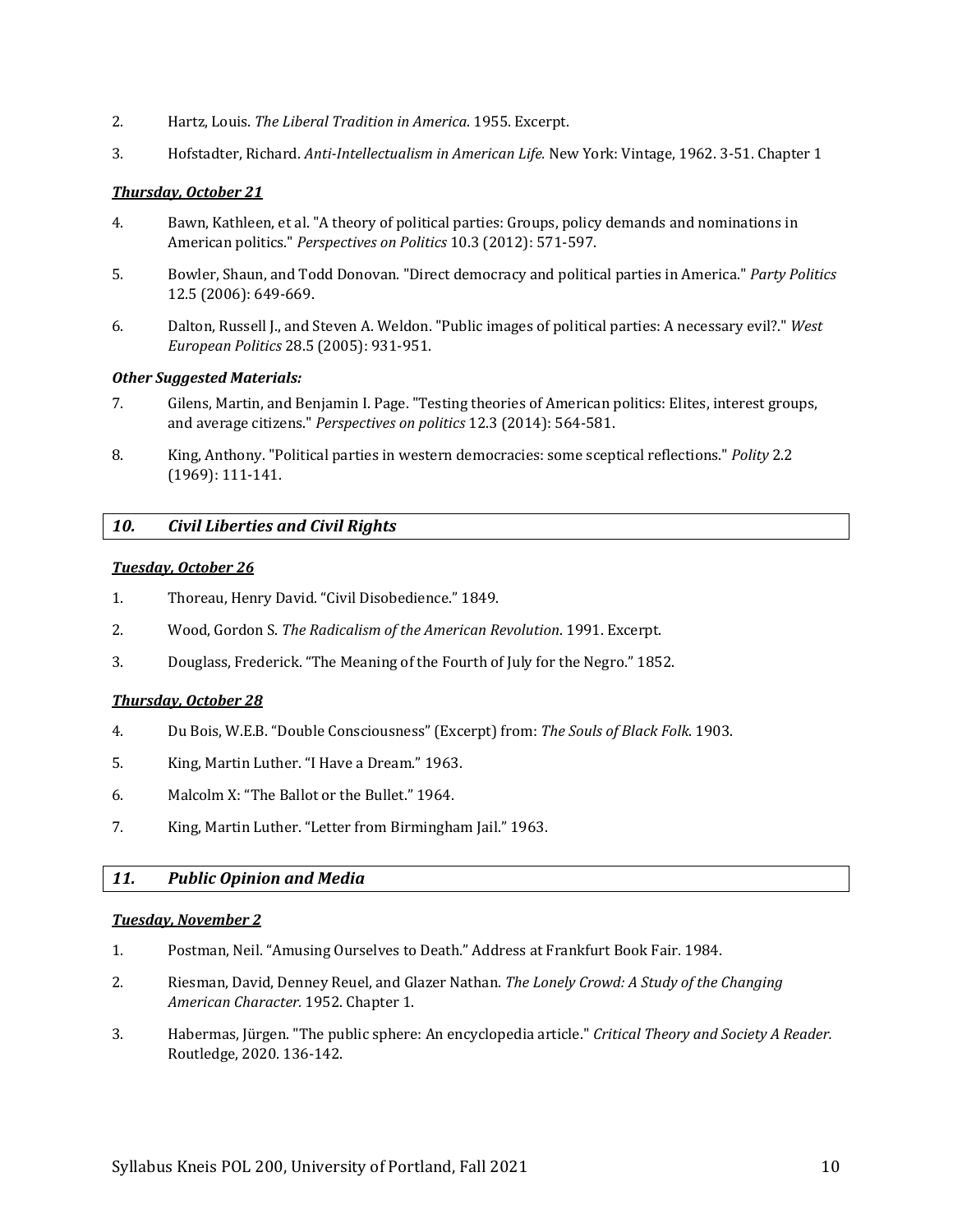#### *Thursday, November 4*

- 4. Weingarten, Randi, Timothy Snyder, and Danielle Allen. "The Need for Civics Education: Public Intellectuals Reflect on Democracy at Risk." *American Educator* 42.2 (2018): 14-16.
- 5. McCombs, Maxwell E., Donald L. Shaw. "The Agenda-Setting Function of Mass Media." *The Public Opinion Quarterly* 36:2 (Summer, 1972): 176–187.
- 6. Reese, Stephen D. "The threat to the journalistic institution." *Journalism* 20.1 (2019): 202-205.

### **UNIT 4: US POLITICS & POLICY**

*… in which concrete policy issues will be discussed.*

#### *12. Domestic Policy*

#### *Tuesday, November 9*

- 1. Ingram, Helen M., and Anne L. Schneider. "Public Policy and the Social Construction of Deservedness." *Deserving and Entitled: Social Constructions and Public Policy* (2005): 1-28.
- 2. Giroux, Henry, and Peter McLaren. "Teacher Education and the Politics of Engagement: The Case for Democratic Schooling." *Harvard Educational Review* 56.3 (1986): 213-239.

#### *Thursday, November 11*

- 3. Abts, Koen, and Stefan Rummens. "Populism versus democracy." *Political Studies* 55.2 (2007): 405- 424.
- 4. Mazzoleni, Gianpietro. "Populism and the media." *Twenty-first century populism*. Palgrave Macmillan, London, 2008. 49-64.

#### *13. Foreign Policy*

#### *Tuesday, November 16*

- 1. Kagan, Robert. "Power and Weakness." *Policy Review* 113. June & July 2002. 3-28.
- 2. Fukuyama, Francis. "The End of History." *The National Interest* 16 (Summer 1989): 3–18.

#### *Thursday, November 18*

- 3. Monroe Doctrine
- 4. Nye, Joseph. "Soft Power." *Foreign Policy* 80 (Autumn 1990): 153-171.
- 5. McNamara, Robert S. *In Retrospect. The Tragedy and Lessons of Vietnam*. NY: Vintage Books, 1995. 319-346.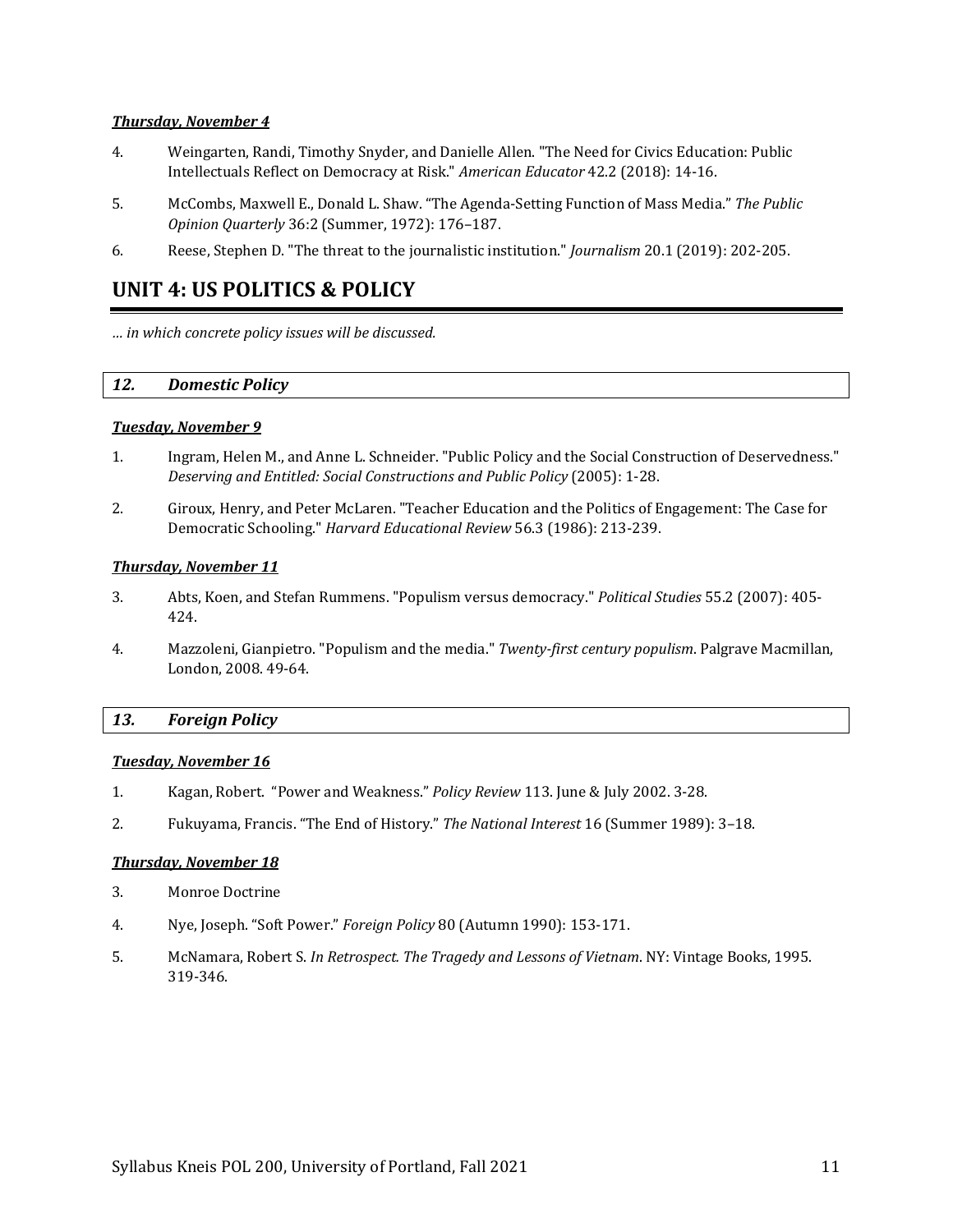### **UNIT 5: STUDENT RESEARCH**

#### *14. Student Presentations Session I*

#### *Tuesday, November 23*

Student Presentations Session I

❖ *Assignment 4: Present your own research, via Moodle AND Discussion Board*

#### *Thursday, November 25*

Thanksgiving

#### *15. Presentations Session II+III*

#### *Tuesday, November 30*

Student Presentations Session II

❖ *Assignment 4: Present your own research, via Moodle AND Discussion Board*

#### *Thursday, December 2*

❖ *Assignment 4: Present your own research, via Moodle AND Discussion Board*

#### *16. Exam Week: Final Paper Due*

- ❖ *Assignment 5: Send in Final Research Paper "How has the American political system worked with regards to a specific policy issue?" by Thursday, December 9, 8 PM PT, on Moodle*
	- How has the American political system worked with regards to a specific policy issue?
	- Pick a recent or historical policy issue, foreign or domestic.
	- What is the issue about?
	- Which sides are there to the issue? Represent the 2 major positions, and critique them briefly.
	- How did the American system of governance solve it?
	- What remains to be done? What are your suggestions?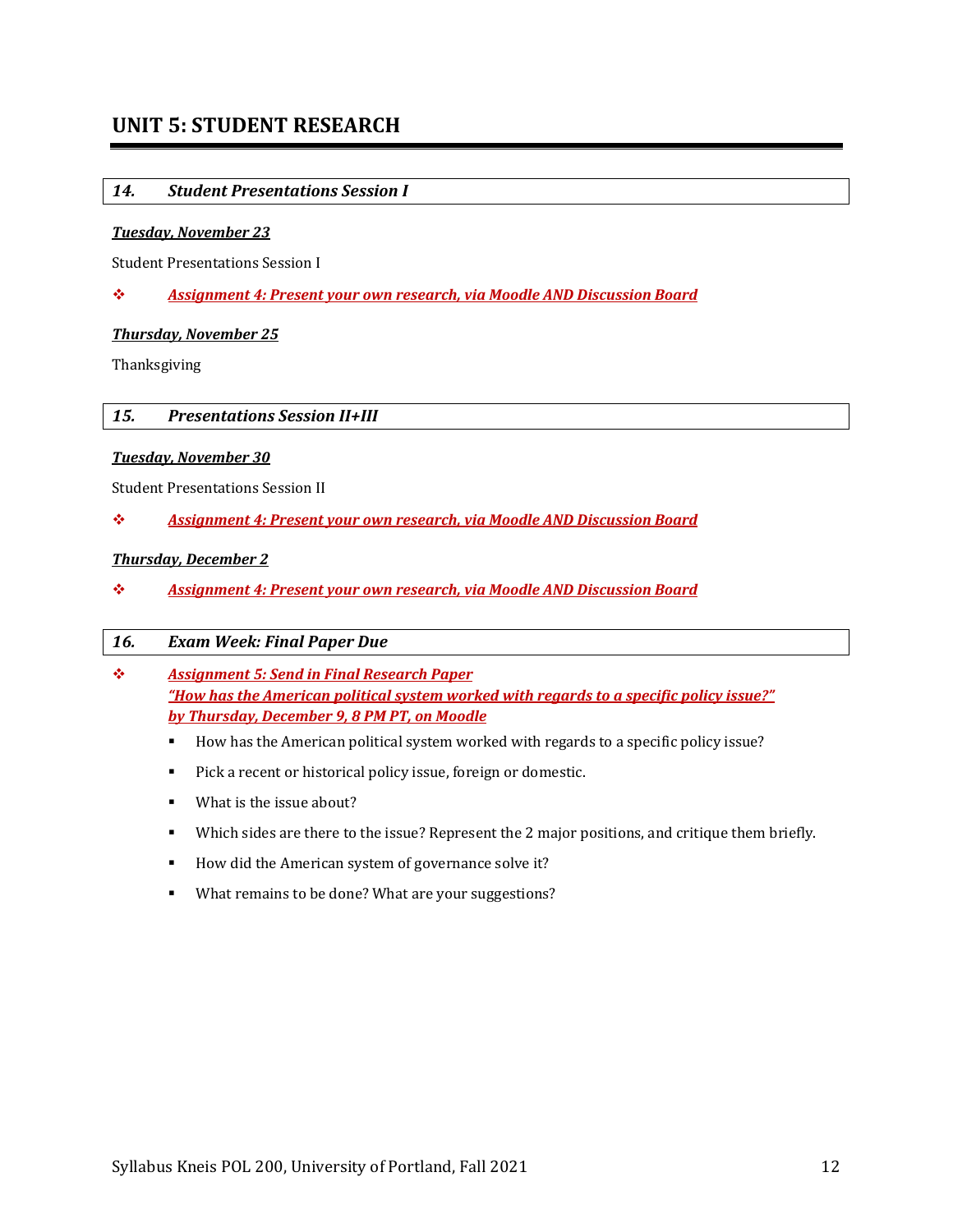#### <span id="page-12-0"></span>BIBLIOGRAPHY OF REQUIRED TEXTS  $4.$

| 4.1.       | Recommended - but not required! - Textbooks                                                                                                                                     |  |  |  |  |
|------------|---------------------------------------------------------------------------------------------------------------------------------------------------------------------------------|--|--|--|--|
| ۰          | Foner, Eric. Give Me Liberty! An American History: Seagull Fourth Edition. WW Norton &<br>Company, 2013.                                                                        |  |  |  |  |
| ٠          | Ginsberg, Benjamin, Margaret Weir, and Theodore J. Lowi. We the People. W. W. Norton &<br>Company, 1999.                                                                        |  |  |  |  |
|            | Brinkley, Alan, John Michael Giggie, and Andrew Huebner. The unfinished nation: A concise<br>history of the American people. McGraw-Hill, 1993.                                 |  |  |  |  |
| 4.2.       | <b>Scholarly Texts</b>                                                                                                                                                          |  |  |  |  |
| Week.Text# | Texts in alphabetical order                                                                                                                                                     |  |  |  |  |
| 12.03      | Abts, Koen, and Stefan Rummens. "Populism versus democracy." Political studies 55.2<br>$(2007): 405 - 424.$                                                                     |  |  |  |  |
| 6.06       | Baude, William. "Is Originalism Our Law." Colum. L. Rev. 115 (2015): 2349.                                                                                                      |  |  |  |  |
| 9.04       | Bawn, Kathleen, et al. "A theory of political parties: Groups, policy demands and nominations<br>in American politics." Perspectives on Politics 10.3 (2012): 571-597.          |  |  |  |  |
| 9.05       | Bowler, Shaun, and Todd Donovan. "Direct democracy and political parties in America."<br>Party Politics 12.5 (2006): 649-669.                                                   |  |  |  |  |
| 3.03       | Burke, Edmund. "Speech to Parliament on Reconciliation with the American Colonies." 1775.                                                                                       |  |  |  |  |
| 2.05       | Crevecoeur, James Hector St. John de. Letters to an American Farmer. Letter 1: What is an<br>American? 1782.                                                                    |  |  |  |  |
| 9.06       | Dalton, Russell J., and Steven A. Weldon. "Public images of political parties: A necessary<br>evil?." West European Politics 28.5 (2005): 931-951.                              |  |  |  |  |
| 10.03      | Douglass, Frederick. "The Meaning of the Fourth of July for the Negro." 1852.                                                                                                   |  |  |  |  |
| 10.04      | Du Bois, W.E.B. "Double Consciousness" (Excerpt) from: The Souls of Black Folk. 1903.                                                                                           |  |  |  |  |
| 6.07       | Frank, Walter M. "Help Wanted: The Constitutional Case Against Gerrymandering to Protect<br>Congressional Incumbents." Ohio NUL Rev. 32 (2006): 227.                            |  |  |  |  |
| 3.02       | Franklin, Benjamin. "Rules by Which a Great Empire May Be Reduced to a Small One." 1773.                                                                                        |  |  |  |  |
| 13.02      | Fukuyama, Francis. "The End of History." The National Interest 16 (Summer 1989): 3-18.                                                                                          |  |  |  |  |
| 7.03       | Gaus, Gerald. "Should philosophers 'apply ethics'?." Think 3.9 (2005): 63-68.                                                                                                   |  |  |  |  |
| 9.07       | Gilens, Martin, and Benjamin I. Page. "Testing theories of American politics: Elites, interest<br>groups, and average citizens." Perspectives on politics 12.3 (2014): 564-581. |  |  |  |  |
| 12.02      | Giroux, Henry, and Peter McLaren. "Teacher Education and the Politics of Engagement: The<br>Case for Democratic Schooling." Harvard Educational Review 56.3 (1986): 213-239.    |  |  |  |  |
| 6.03       | Glazer, Sarah. "The Presidency: Is the Executive Branch Too Powerful?" CQ Researcher,<br>November 16, 2018, 969-987.                                                            |  |  |  |  |
| 4.03       | Grinde Jr, Donald A., and Bruce E. Johansen. Exemplar of Liberty: Native America and the<br>Evolution of Democracy. Native American Politics Series No. 3. 1991. Introduction.  |  |  |  |  |
| 11.03      | Habermas, Jürgen. "The public sphere: An encyclopedia article." Critical Theory and Society A<br>Reader. Routledge, 2020. 136-142.                                              |  |  |  |  |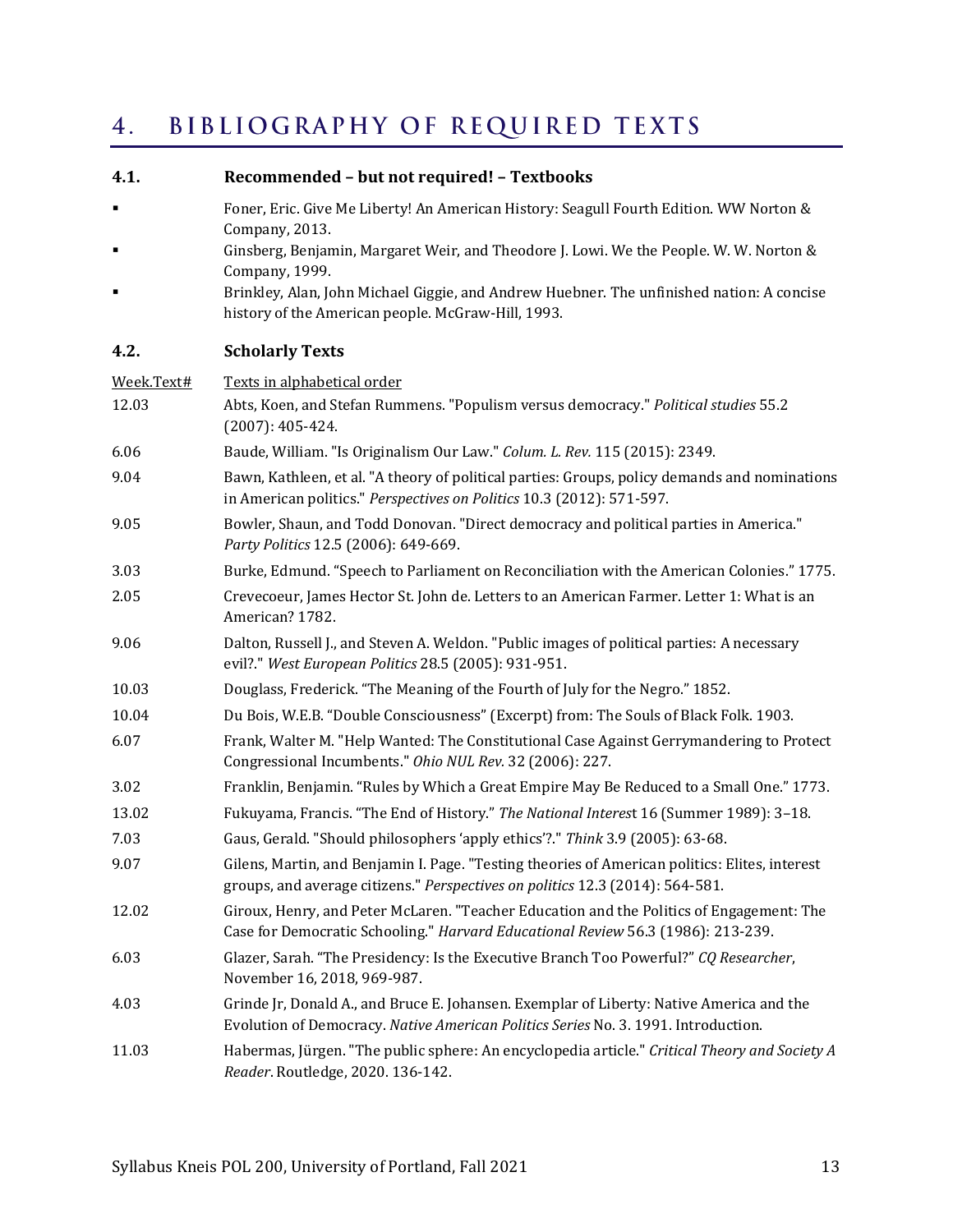| 2.02  | Hall, Stuart. "The West and the Rest: Discourse and Power." In: Hall, Stuart, David Held, Don<br>Hubert. Kenneth Thompson, eds. Modernity: An introduction to Modern Societies. Oxford, UK:<br>Blackwell (1996). 184-227 |
|-------|--------------------------------------------------------------------------------------------------------------------------------------------------------------------------------------------------------------------------|
| 9.01  | Hartz, Louis. "American political thought and the American revolution." American Political<br>Science Review 46.2 (1952): 321-342.                                                                                       |
| 9.02  | Hartz, Louis. The Liberal Tradition in America. 1955. Excerpt.                                                                                                                                                           |
| 9.03  | Hofstadter, Richard. Anti-Intellectualism in American Life. New York: Vintage, 1962. 3-51.<br>Chapter 1                                                                                                                  |
| 12.01 | Ingram, Helen M., and Anne L. Schneider. "Public Policy and the Social Construction of<br>Deservedness." Deserving and Entitled: Social Constructions and Public Policy (2005): 1-28.                                    |
| 13.01 | Kagan, Robert. "Power and Weakness." Policy Review 113. June & July 2002. 3-28.                                                                                                                                          |
| 9.08  | King, Anthony. "Political parties in western democracies: some sceptical reflections." Polity<br>2.2 (1969): 111-141.                                                                                                    |
| 10.05 | King, Martin Luther. "I Have a Dream." 1963.                                                                                                                                                                             |
| 10.07 | King, Martin Luther. "Letter from Birmingham Jail." 1963.                                                                                                                                                                |
| 3.05  | Lind, Michael. "The Liberal Roots of Populism." Demos Quarterly, Oct. 2014, 1-12.                                                                                                                                        |
| 2.04  | Lloyd, Gordon. "The English and Colonial Roots of the U.S."<br>http://teachingamericanhistory.org/bor/roots-chart/. N.D.                                                                                                 |
| 2.03  | Loewen, see https://zinnedproject.org/materials/lies-my-teacher-told-me/                                                                                                                                                 |
| 10.06 | Malcolm X: "The Ballot or the Bullet." 1964.                                                                                                                                                                             |
| 2.01  | Mann, Charles C. "1491." Atlantic Monthly 289.3 (2002): 41-53.                                                                                                                                                           |
| 12.04 | Mazzoleni, Gianpietro. "Populism and the media." Twenty-first century populism. Palgrave<br>Macmillan, London, 2008. 49-64.                                                                                              |
| 11.05 | McCombs, Maxwell E., Donald L. Shaw. "The Agenda-Setting Function of Mass Media." The<br>Public Opinion Quarterly 36:2 (Summer, 1972): 176-187.                                                                          |
| 13.05 | McNamara, Robert S. In Retrospect. The Tragedy and Lessons of Vietnam. NY: Vintage Books,<br>1995.319-346.                                                                                                               |
| 7.05  | Meier, Kenneth J., et al. "Bureaucracy and the failure of politics: Challenges to democratic<br>governance." Administration & Society 51.10 (2019): 1576-1605.                                                           |
| 13.03 | Nye, Joseph. "Soft Power." Foreign Policy 80 (Autumn 1990): 153-171.                                                                                                                                                     |
| 7.04  | Olsen, Johan P. "Maybe it is time to rediscover bureaucracy." Journal of public administration<br>research and theory 16.1 (2006): 1-24.                                                                                 |
| 3.01  | Paine, Thomas. "Common Sense." 1776.                                                                                                                                                                                     |
| 11.01 | Postman, Neil. "Amusing Ourselves to Death." Address at Frankfurt Book Fair. 1984.                                                                                                                                       |
| 11.06 | Reese, Stephen D. "The threat to the journalistic institution." Journalism 20.1 (2019): 202-<br>205.                                                                                                                     |
| 11.02 | Riesman, David, Denney Reuel, and Glazer Nathan. The Lonely Crowd: A Study of the Changing<br>American Character. 1952. Chapter 1.                                                                                       |
| 6.05  | Shoemaker, Robert W. "" Democracy" and" Republic" as Understood in Late Eighteenth-<br>Century America." American Speech 41.2 (1966): 83-95.                                                                             |
| 10.01 | Thoreau, Henry David. "Civil Disobedience." 1849.                                                                                                                                                                        |
| 3.04  | Tocqueville, Alexis de. Democracy in America. Excerpts. 1835.                                                                                                                                                            |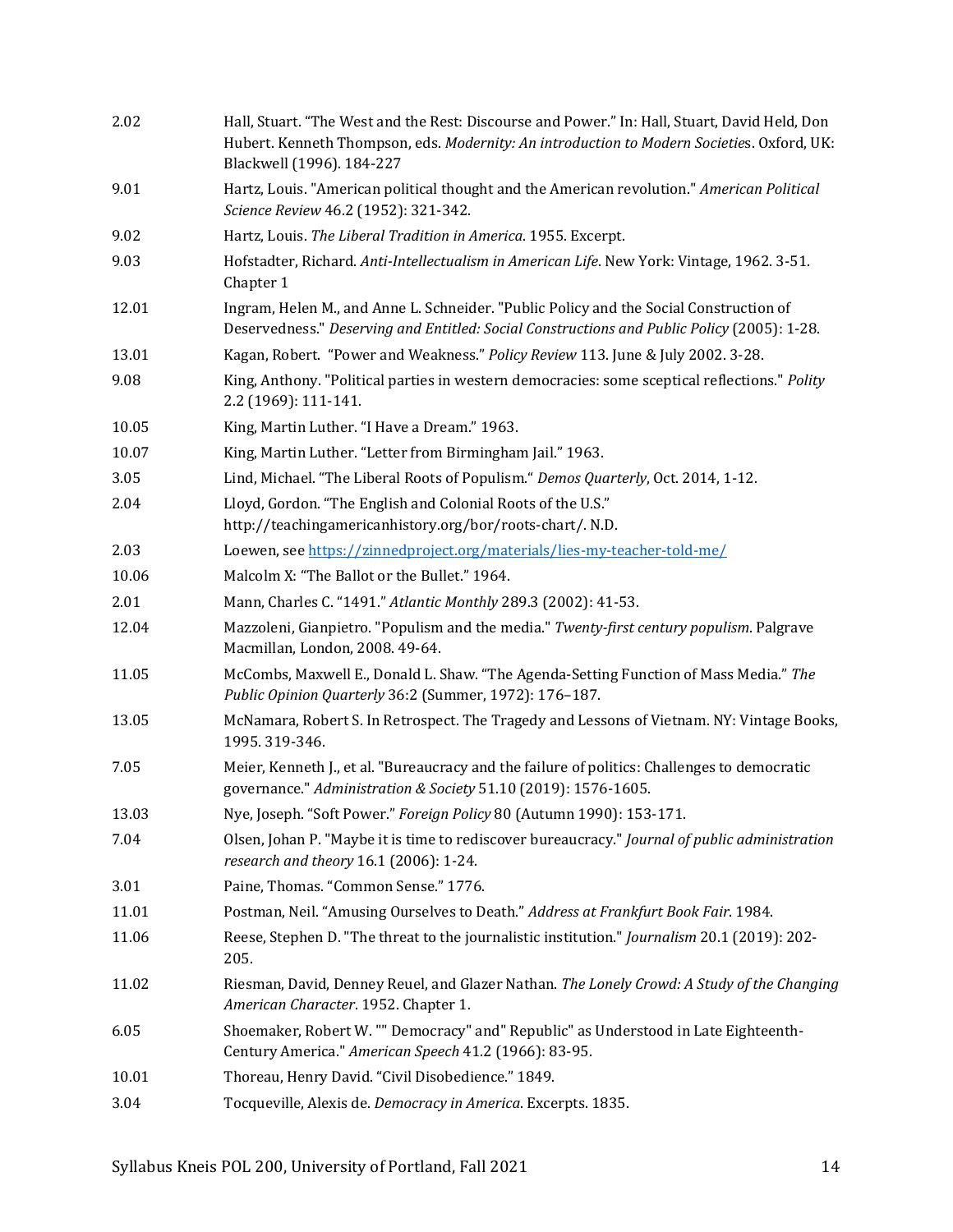| 7.02  | Waldron, Jeremy. "Separation of powers in thought and practice." BCL Rev. 54 (2013): 433.                                                                                                          |
|-------|----------------------------------------------------------------------------------------------------------------------------------------------------------------------------------------------------|
| 6.01  | Weber, Max. "Politics as Vocation." (Speech at Munich University, 1918). Published as<br>"Politik als Beruf." In: Gesammelte Politische Schriften. Munich, 1921. 396-450. English<br>Version 1968. |
| 11.04 | Weingarten, Randi, Timothy Snyder, and Danielle Allen. "The Need for Civics Education:<br>Public Intellectuals Reflect on Democracy at Risk." American Educator 42.2 (2018): 14-16.                |
| 5.01  | Willis, Garry. "Introduction." In: Hamilton, Alexander, James Madison, and John Jay. The<br>Federalist Papers. Bantam Classic, New York, 1982.                                                     |
| 10.02 | Wood, Gordon S. The Radicalism of the American Revolution. 1991. Excerpt.                                                                                                                          |
| 6.02  | Zinn, Howard. A People's History of the United States: 1492-present. New York. 2003. Excerpt.                                                                                                      |

### <span id="page-14-0"></span>**4.3. Historical Documents**

| Week.Text# | Texts in alphabetical order                                                                                                                  |  |  |  |
|------------|----------------------------------------------------------------------------------------------------------------------------------------------|--|--|--|
| 4.01       | The Declaration of Independence                                                                                                              |  |  |  |
| 4.02       | The Articles of Confederation                                                                                                                |  |  |  |
| 4.04       | The Constitution of the United States of America                                                                                             |  |  |  |
| 4.05       | Amendments to the Constitution                                                                                                               |  |  |  |
| 5.04       | "Declaration of the Immediate Causes Which Induce and Justify the Secession of South<br>Carolina From the Federal Union." December 24, 1860. |  |  |  |
| 5.02       | Lincoln, Abraham. First Inaugural Address. Excerpts. 1861.                                                                                   |  |  |  |
| 5.03       | Lincoln, Abraham. Second Inaugural Address. Excerpts. 1865.                                                                                  |  |  |  |
| 6.04       | Anon, "How a bill becomes a law." https://www.ancor.org/sites/default/files/pdf/<br>How%20a%20bill%20becomes%20a%20law.pdf                   |  |  |  |
| 7.01       | Anon., Constitutional Topic: Separation of Powers.<br>https://www.usconstitution.net/consttop_sepp.html                                      |  |  |  |
| 13.03      | Monroe Doctrine                                                                                                                              |  |  |  |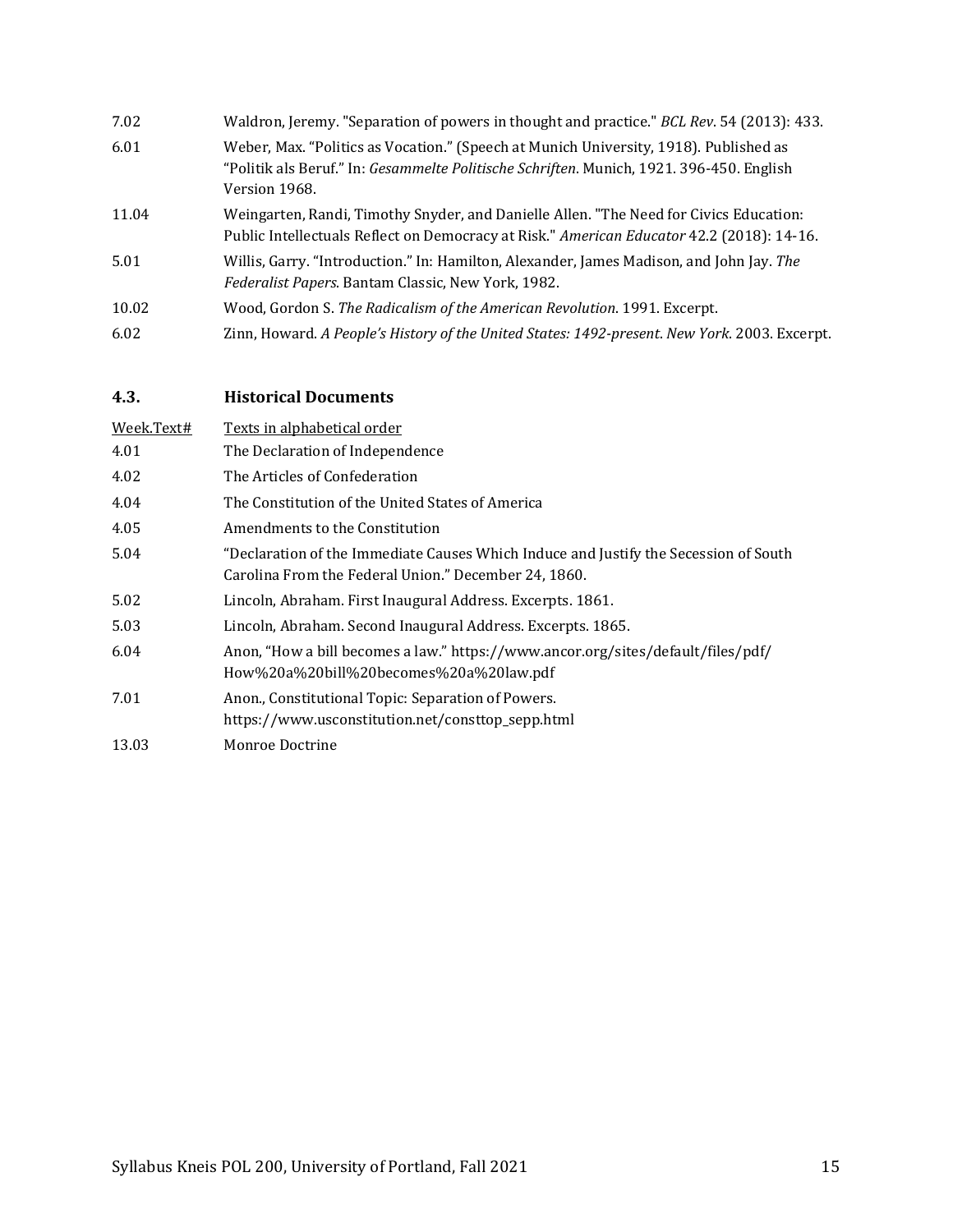#### <span id="page-15-0"></span>COURSE ASSIGNMENTS AND GRADING  $5<sub>1</sub>$

#### **General Remarks:**

- All these assignments are **submitted in writing**. The two presentations have to be submitted to the entire class via the discussion forum (upload as PDF), the response and research paper are only sent to the instructor via e-mail (if you do not receive a confirmation that I have received it within 2 business days, please tell me).
- You are expected to use **correct English**. If there too many mistakes, text understanding may suffer, and you may also be downgraded for complexity. Perform a spell-check (not just via the computer!).
- Pages have to be numbered.
- Text formatting for **all** assignments except discussion posts: 12 point Times, 1.5-spaced, 1 in. margins. Include your name, assignment type, and date in the first line, second line title in bold, one free line, then the text, then works cited, such as:

Name, First Name: Text Presentation, MM/DD/YYYY

**Title of Your Presentation (either a topical title, or "Presentation on the Text by N.N.")**

Text (of the length specified)

#### **Works Cited**

List the works you cited, either APA or MLA style

#### **Researching Articles and Books:**

- Any materials you find for use in your own research should be coming from **academic journals or books**. You may also use original sources (media examples), but need to find 2 research articles minimum.
- Research articles or books are basically distinguished from other materials in that they do not primarily focus on exposition but on **analysis**, and on commenting on other research. **The articles chosen for this class are supposed to serve as examples**.
- You can find such materials, for instance, through the use of **Google Scholar** [\(http://scholar.google.com\)](http://scholar.google.com/). **Library catalogs** will be available to you as well.
- **News sources and statistics** can be used but only to supplement research articles, not to replace them.
- **Internet sources** are good if they are of a scholarly nature.
- Wikipedia can be a good starting point for research it is never its ultimate end!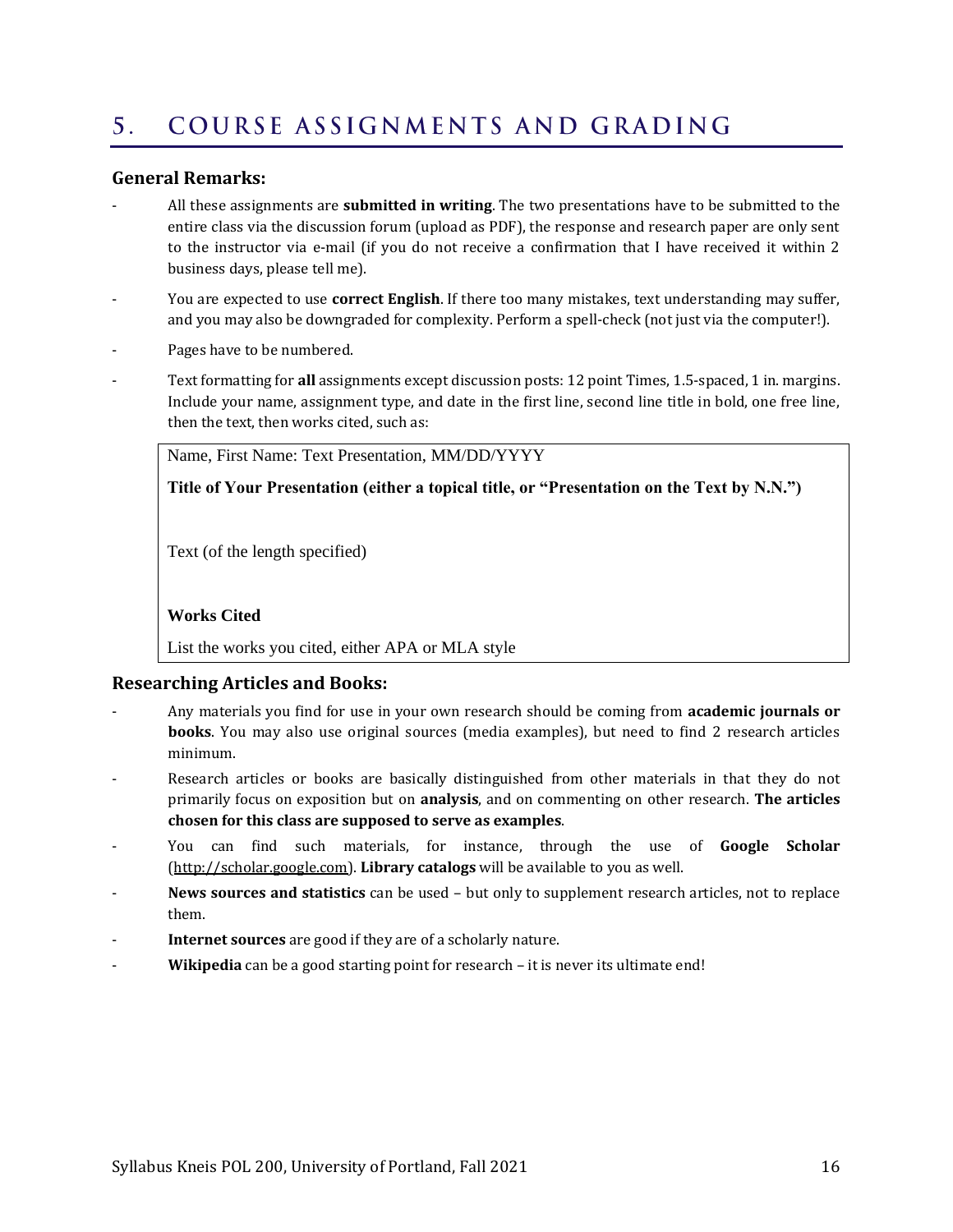#### **Explanation of individual assignments:**

#### ❖ **1 Discussion Board (10 points / 20%). Due Regularly**

Students will have to participate regularly in the Moodle discussion board.

#### *Additional Guidelines:*

- Introduce yourself initially to Moodle by saying who you are, what your study interests are, and whatever else you would like people to know about yourself.
- Discussions will be graded in terms of frequency of participation and quality of your contributions. Students need to participate on at least 2-3 days per week.
- You then need to write **at least 10 posts for Moodle of substantial length and quality**. Quality posts are those that are substantial in content and indicate that the student is engaged with the course readings and content (i.e. posts are not "off the top of your head," but rather demonstrate that you have completed and understood the course readings). Such post cannot just be brief responses of twitter length, or a mere link, but have to be contributions for discussion of at least 2 paragraphs of length which open up a possible discussion topic and/or discuss or introduce a topic and/or provide a thoughtful response to a post opened by someone else earlier.
- You are **also expected to respond in other ways**, by briefly commenting on other people's comments. These will not be graded, as they are part of the class conversation.

#### *Grading: 10 points total*

- 1 point per post, but only a maximum of 10 points.

#### ❖ **2 Presentation of one assigned text (5 points / 10%). Due depending on when the text is assigned, via Assignments & Discussion Board**

In the beginning of the quarter, the texts will be distributed amongst all participants. The presentation should introduce the main arguments of the text and briefly explain the historical background. The length of the presentation should be **approx. 1 page of text**. Presenters will then also be responsible for facilitating the class discourse by being the experts on the text. Whether you are presenting or not, **everybody is required to read all the texts**, unless they are marked as additional. You may upload texts as separate documents, or post in the forum. Mark it as "**Text Presentation**".

#### *Additional Guidelines:*

- You are the expert on the text. You can assume everyone else has read the text as well (they should). Nevertheless, recap the major arguments of the text.
- None of the texts holds absolute truth. All of them are written from a specific point of view, with which you may agree or disagree. If you voice any such judgment, you need to provide reasons.
- Prepare up to 2 questions for class discussion.
- For general remarks, see the presentation guidelines in Appendix I.

#### *Grading: 5 points total*

- complexity of the argument (3 points)
- correct rendition of the text's argument (½ point)
- correct citations (½ point)
- clarity and correctness of writing  $(\frac{1}{2}$  point)
- handling your responses to questions in the discussion  $(½$  point)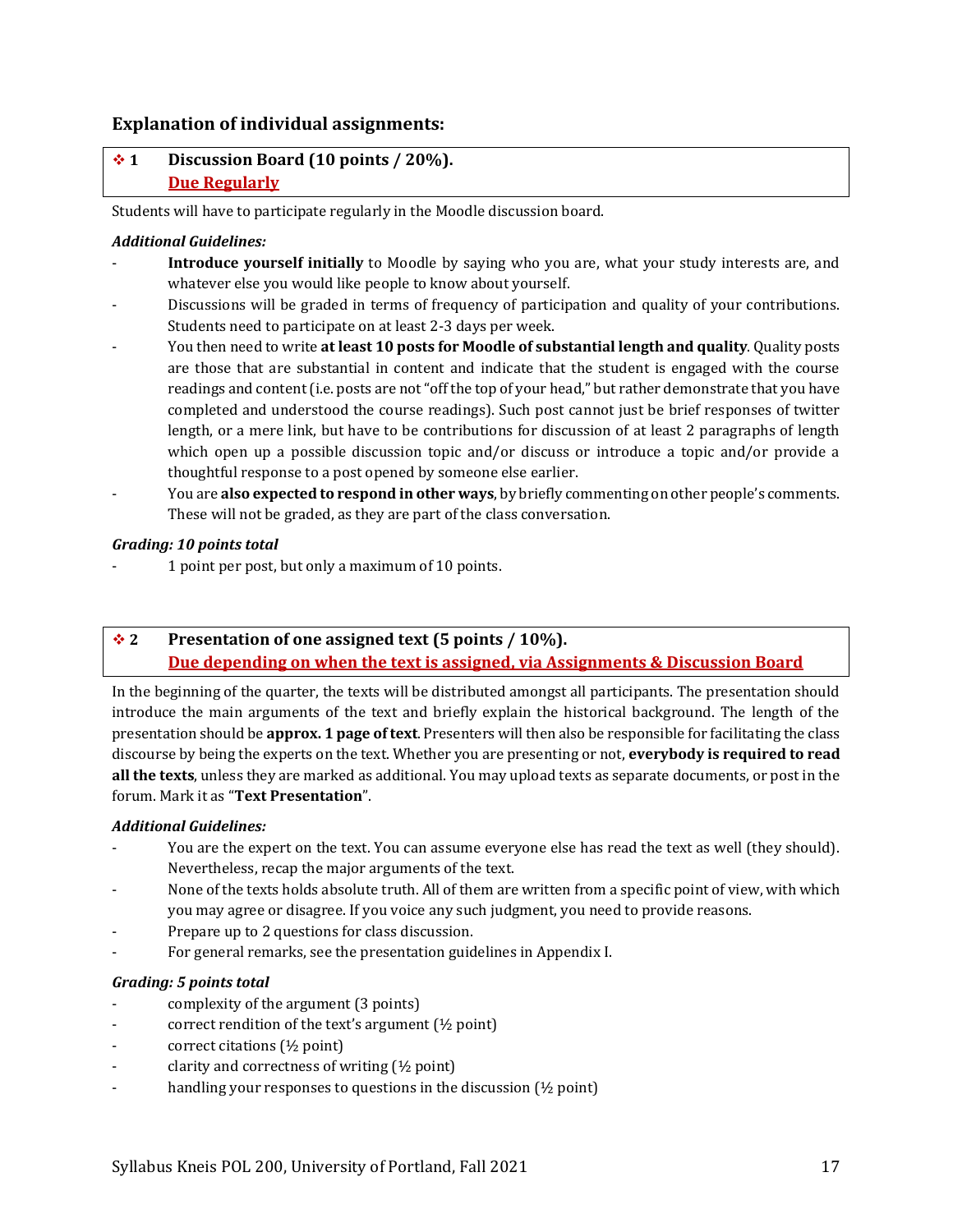### ❖ **3 Midterm Response Essay (10 points / 20%). Due Friday of Week 7, 8 PM Pacific Time, via Assignments**

This is an opinion piece which is based upon the seminar readings and discussions, and can already prepare ideas for your research. You are supposed to develop a thesis in the beginning, and then develop arguments in support of the thesis, but also hint at possible counterarguments. You do not need to find additional research articles or books. Standard citation methods apply. The paper should be **approx. 2 pages** of text (12 point Times, 1.5-spaced, 1 in. margins) plus bibliography.

#### *Grading: 10 points total*

- 5 points for complexity of the argument
- 2 points for correct bibliography and correct citation (choose either MLA or APA, see Appendices II and III, pag[e 24,](#page-23-0) and stick to one method throughout your paper).
- 1 point for spelling and language
- 1 point for structure
- 1 point for fulfilling formal criteria (formatting, length, etc.)
- Penalties for turning it in later: Same day but late: -½ a point; then -1 point per day

### ❖ **4 Research Presentation (10 points / 20%). Due Anytime During Weeks 14/15, via Assignments & Discussion Board**

Students will present a topic of their own choice to the entire class. The presentation should be the equivalent **2 pages of text and a PowerPoint (up to 10 slides)**. The presentation should ideally be a preparation for the final research paper. You are expected to find 3 scholarly sources for your research that are not part of the assigned reading in class.

#### *Additional Guidelines:*

- Find your own topic, and discuss it with the instructor in beforehand via e-mail.
- Find a minimum of 3 new scholarly articles for your research.
- Justify why you think your topic is of relevance.
- Put your own topic into its proper historical and/or political context.
- Structure your argument clearly.
- Prepare up to 3 questions for class discussion.
- For general remarks, see the presentation guidelines in Appendix I.

#### *Grading: 10 points total*

- complexity of the argument (5 points)
- correct rendition of the your argument (1 point)
- additional scholarly sources (3 points)
- clarity and correctness of writing  $(½$  point)
- handling your responses to questions in the discussion ( $\frac{1}{2}$  point)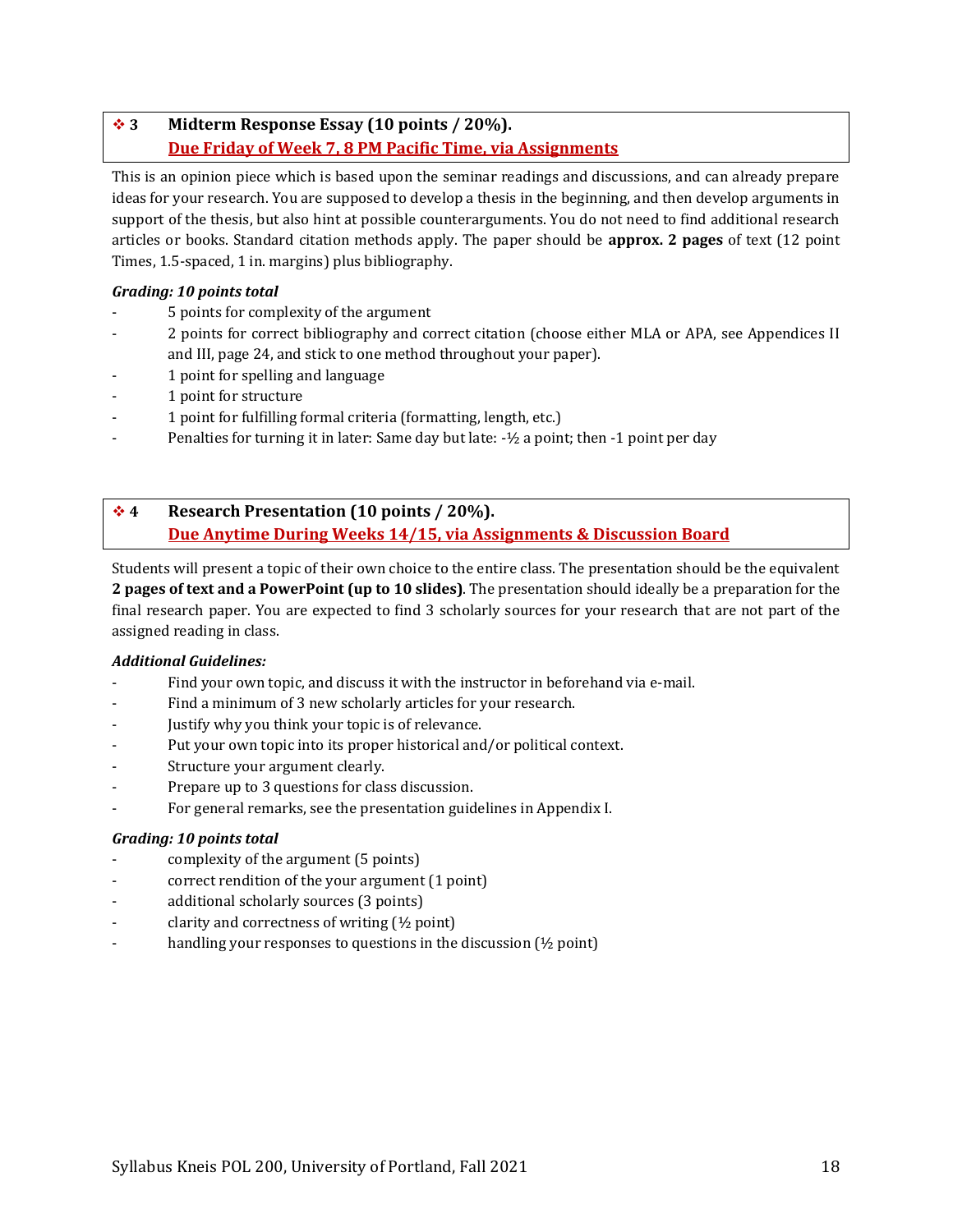#### ❖ **5 Final Research Paper on a topic of your own choice (15 points / 30%). Due Thursday of Week 16, 8 PM Pacific Time, via Assignments**

This research paper can be based on the preceding research presentation. Unlike the response paper, your focus has to be on analysis rather than on opinion. You are supposed to develop a thesis in the beginning, and then develop arguments in support of the thesis, but also hint at possible counterarguments. You need to use at least 2 of the texts discussed throughout the seminar, and to find at least 3 additional scholarly research articles or books. Standard citation methods apply. The paper should be a minimum of **5 pages of text**, no more than 6 (12 point Times, 1.5-spaced, 1 in. margins) plus bibliography in addition to the allotted pages.

#### *Grading: 15 points total*

- 5 points for complexity of the argument
- 2 points for correct bibliography and correct citation (choose either MLA or APA, see Appendices II and III, pag[e 24,](#page-23-0) and stick to one method throughout your paper).
- 1 point for spelling and language
- 1 point for structure
- 1 point for fulfilling formal criteria (formatting, length, etc.)
- 1 point per cited article or book that was assigned for class (up to 2 points)
- 1 point per cited article or book that you individually researched (up to 3 points)
- Penalties for turning it in later: Same day but late: -1/2 a point; then -1 point per day

#### <span id="page-18-0"></span>FINAL GRADE DISTRIBUTION 6.

| Maximum possible points: |                            |                                                                                                                       |                   | 50 points                                                    |                  |                   |      |        |
|--------------------------|----------------------------|-----------------------------------------------------------------------------------------------------------------------|-------------------|--------------------------------------------------------------|------------------|-------------------|------|--------|
|                          | 1.<br>2.<br>3.<br>4.<br>5. | Discussion Board:<br><b>Text Presentation:</b><br>Response Paper:<br><b>Research Presentation:</b><br>Research Paper: |                   | 10 points<br>5 points<br>10 points<br>10 points<br>15 points |                  |                   |      |        |
|                          | A                          | 95%                                                                                                                   | to under or equal | 100%                                                         | 47.5             | to under or equal | 50   | points |
|                          | A-                         | 90%                                                                                                                   | to under          | 95%                                                          | 45               | to under          | 47.5 | points |
|                          | $B+$                       | 87%                                                                                                                   | to under          | 90%                                                          | 43.5             | to under          | 45   | points |
|                          | B                          | 83%                                                                                                                   | to under          | 87%                                                          | 41.5             | to under          | 43.5 | points |
|                          | в-                         | 80%                                                                                                                   | to under          | 83%                                                          | 40               | to under          | 41.5 | points |
|                          | $C+$                       | 77%                                                                                                                   | to under          | 80%                                                          | 38.5             | to under          | 40   | points |
|                          | C                          | 73%                                                                                                                   | to under          | 77%                                                          | 36.5             | to under          | 38.5 | points |
|                          | C-                         | 70%                                                                                                                   | to under          | 73%                                                          | 35               | to under          | 36.5 | points |
|                          | $D+$                       | 67%                                                                                                                   | to under          | 70%                                                          | 33.5             | to under          | 35   | points |
|                          | D                          | 63%                                                                                                                   | to under          | 67%                                                          | 31.5             | to under          | 33.5 | points |
|                          | D-                         | 60%                                                                                                                   | to under          | 63%                                                          | 30               | to under          | 31.5 | points |
|                          | F                          | $0\%$                                                                                                                 | to under          | 60%                                                          | $\boldsymbol{0}$ | to under          | 30   | points |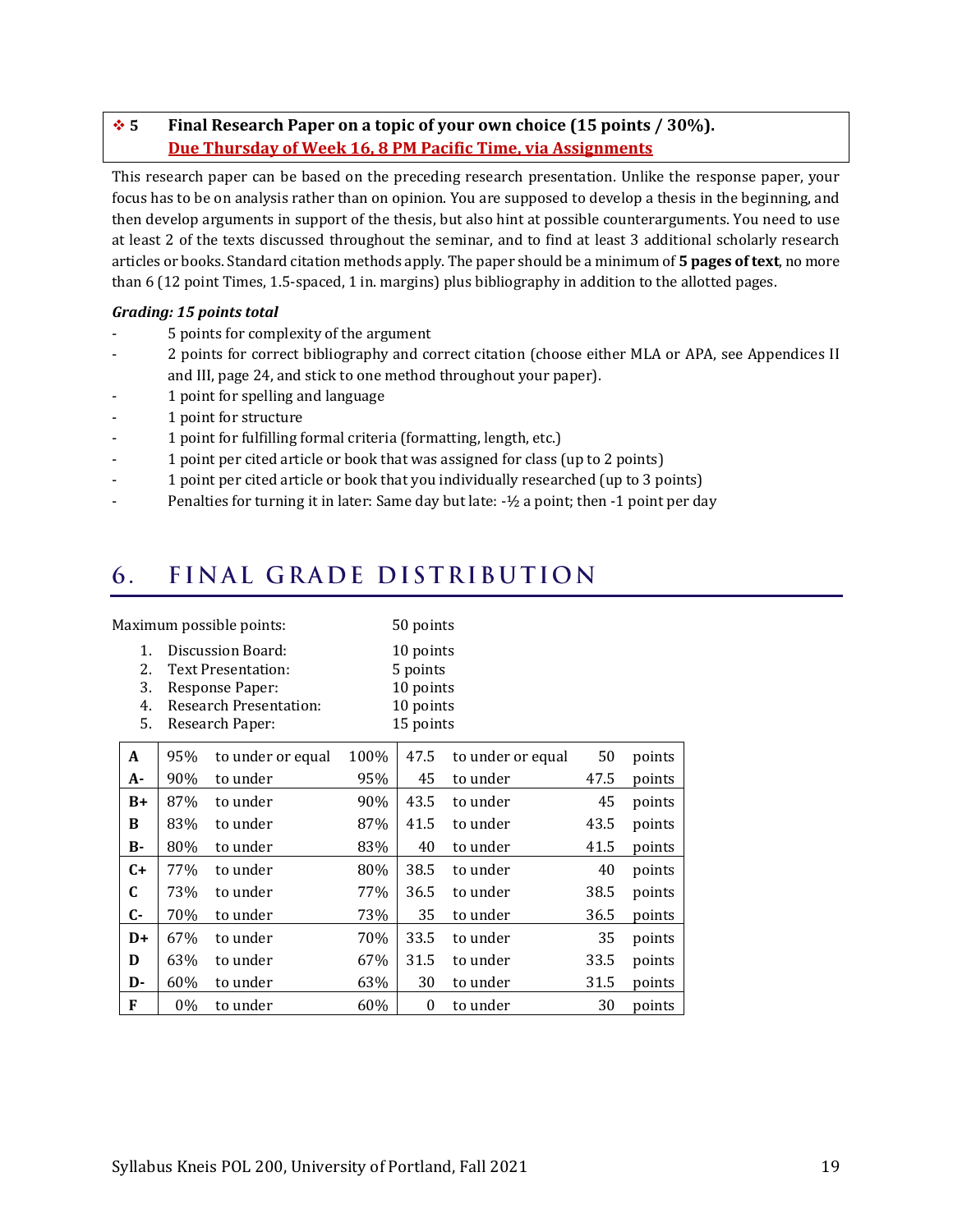#### <span id="page-19-0"></span>STUDENT LEARNING OUTCOMES  $7_{\odot}$

#### **7.1. Political Science Learning Outcomes:**

Political science and global affairs graduates of the University of Portland will be able to:

- 1. Demonstrate elementary knowledge within three areas of the discipline of political science--American Politics, world politics, and political theory--that will serve as the building blocks for mastery of the discipline over time.
	- a) Demonstrate foundational knowledge of key concepts, theories and discourses within American politics, world politics, and political theory.
- 2. Understand and demonstrate a foundational knowledge of methodological approaches in political science.
	- a) Understand the role that theory plays in guiding methodological decisions within research.
	- b) Demonstrate knowledge of the fundamentals of conducting research in political science for a variety of methodological approaches.
- 3. Demonstrate advanced knowledge/mastery of political science subfields, including international relations, comparative politics, American politics, and political theory by critically assessing their key concepts, theories, and discourses.
	- a) Identify and explain the key concepts, theories, and discourses of the scholarly research within the subfields of the discipline.
	- b) Critically evaluate the key concepts, theories, and discourses of scholarly research within the subfields of the discipline.
- 4. Analyze and apply key concepts, theories, and discourses in at least one of the four subfields of political science.
	- a) Articulate a critical analysis of a problem within political science through a research paper (18-25 pages) that establishes a novel research question, clear thesis, cogent argumentation and conclusions, and that properly engages the relevant scholarly literature in the given field.
	- b) Within this research paper, apply the fundamentals of a research design as mastered in [POL](http://up.smartcatalogiq.com/2021-2022/bulletin/Courses/POL-Political-Science/Introductory-Courses/POL-250)  [250](http://up.smartcatalogiq.com/2021-2022/bulletin/Courses/POL-Political-Science/Introductory-Courses/POL-250) *Political Inquiry and Analysis*.

[\(up.smartcatalogiq.com/2021-2022/bulletin/College-of-Arts-and-Sciences/Degrees-and-Programs/Political-Science\)](http://up.smartcatalogiq.com/2021-2022/bulletin/College-of-Arts-and-Sciences/Degrees-and-Programs/Political-Science)

#### **7.2. General Learning Outcomes**

Students who take this course will be able to

- 1. Identify, define and analyze some important concepts in political and cultural theory, specifically as they pertain to the central issues relevant to political and social dimensions of various forms of media. This included the ability to identify and evaluate core ideas of media theory, and the arguments that support them. This includes knowledge in political science theory and cultural studies and is measured through coursework.
- 2. Analyze current social issues and place them in historical context(s). Specifically, you will be given a genealogy of the ideas of the relationship between media and the state, and work with texts ancient and modern that help you situate current social issues.
- 3. Accumulate, contextualize, recall, analyze and critically interpret some of the major issues in political theory as well as critical domain knowledge with an interdisciplinary outlook by utilizing methods and approaches applicable to the disciplines of political science and cultural studies.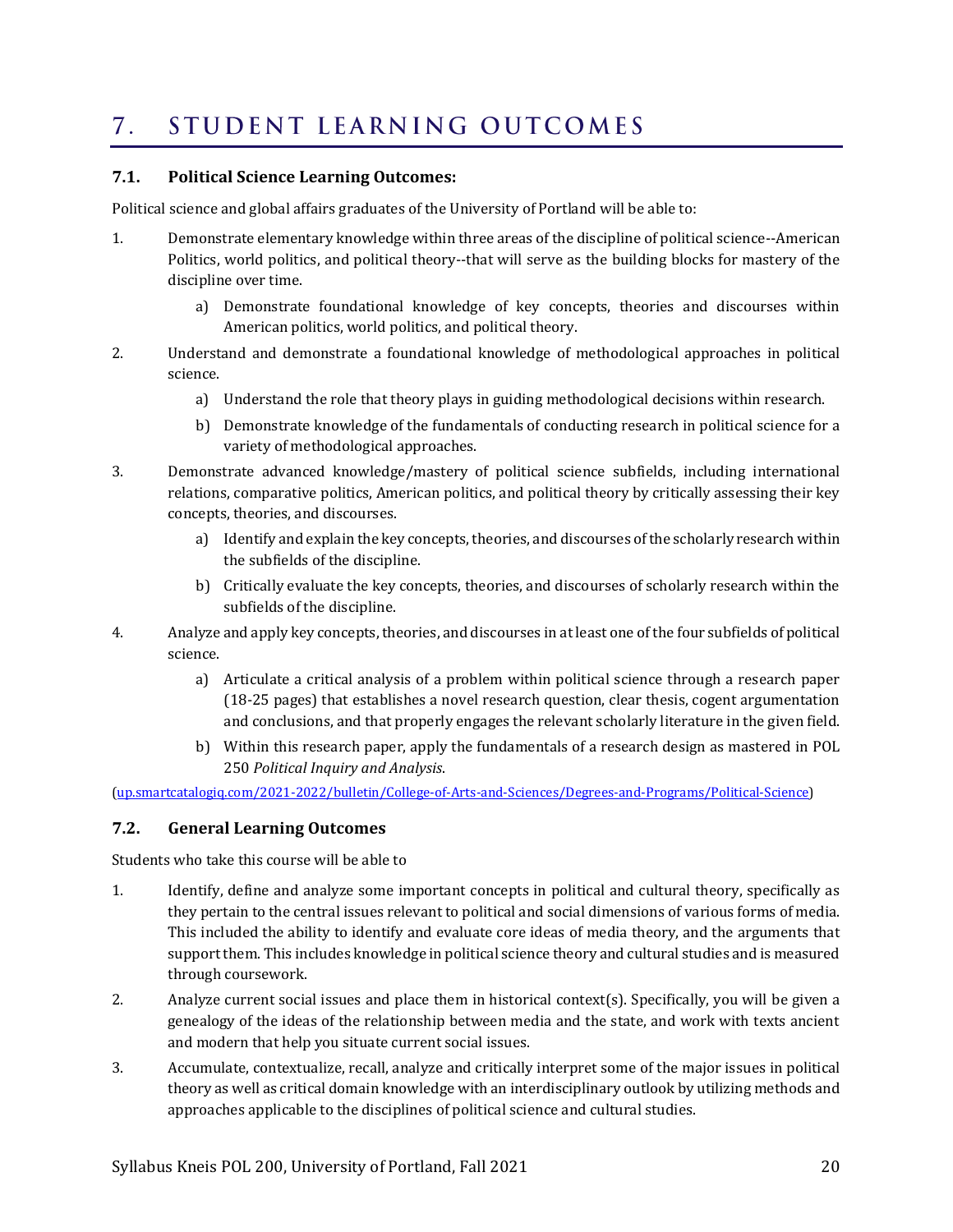- 4. Recognize the necessity to theorize culture and politics and to apply different theoretical models to different circumstances. Also follow the principle of a "ruthless criticism of everything existing" (Marx to Ruge, 1843) by critiquing the nature, value, and limitations of the basic methods of the social sciences.
- 5. Express the basic argument of a scholarly text and use it as a resource.
- 6. Work collaboratively and collegially, by sharing ideas and analyses in a respectful but critical and mutually enriching manner.

Discuss and make arguments about these concepts and issues in writing by relating them to contemporary political debates as reflected in contemporary culture. Students will develop own scholarly approaches to a topic, and conduct own research.

#### **7.3. University Core Course Requirements**

The University of Portland offers a liberal arts Core Curriculum with a vision of students acquiring knowledge, skills, and values that will prepare you to respond to the needs of the world and its human family, while having a foundation of multiple lenses to address enduring questions of human concern. The University Core Curriculum strives to achieve this vision by cultivating six habits of heart and mind in all graduates regardless of major.

As a priority for this Core class, our focus is the "Scientific and Quantitative Literacy and Problem Solving" habit. As part of developing that habit, this course will prioritize students learning to (1) use scientific thinking to understand how the world works, and to (3) use empirical analysis to address human, social, or ecological problems. Toward this end, as one specific Core learning outcome for this class, the expectation is that students who complete this course will be able to demonstrate their understanding of the United States political system and the role of the people in a democracy by applying their scientific knowledge and empirical analysis to relevant political problems in the United States.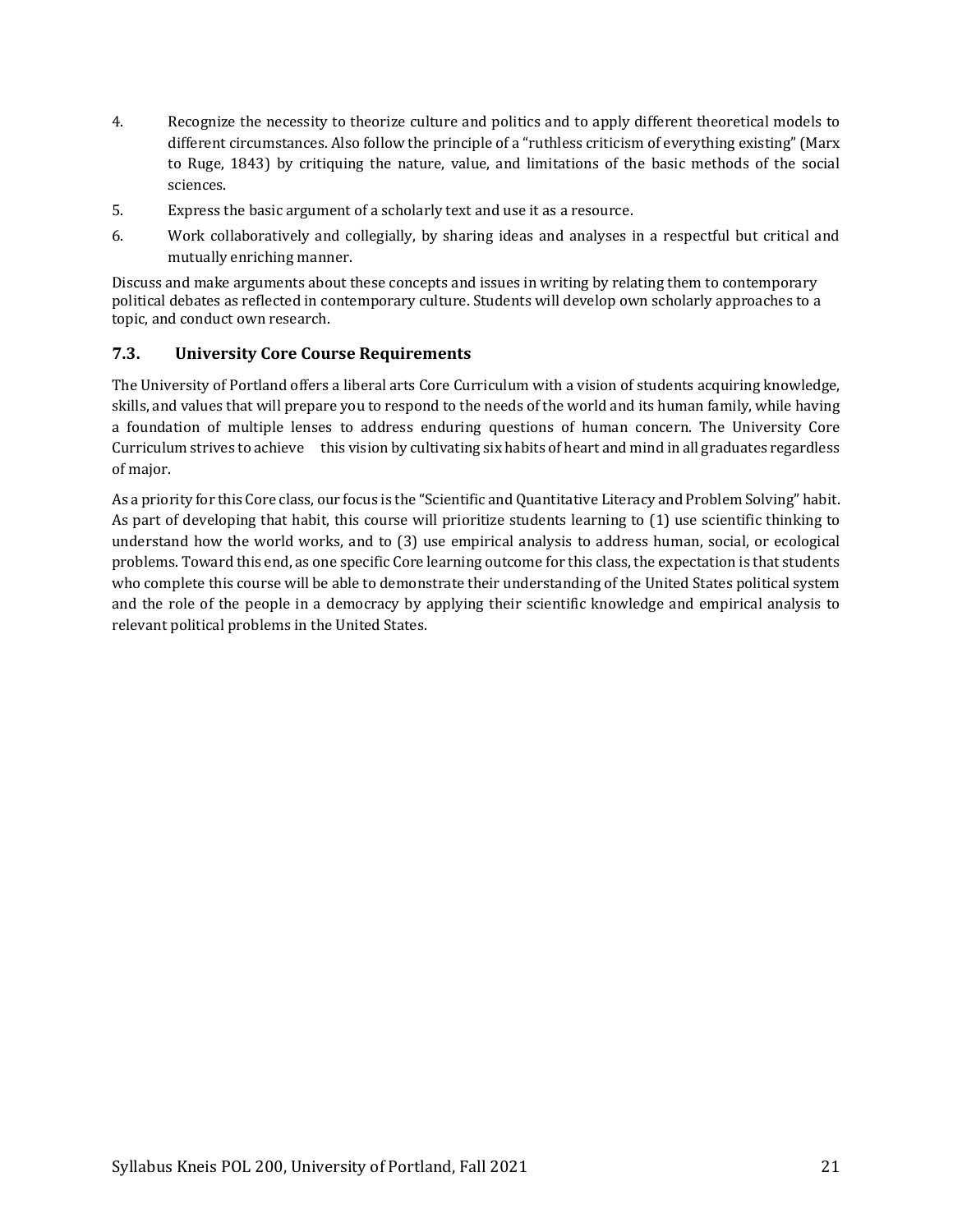#### <span id="page-21-0"></span>**GENERAL ARGUMENTATION RULES** 8. (FOR PRESENTATIONS AND PAPERS)

- If you refer to somebody or a text, always provide a detailed source. Never say "As Aristotle has said, …" but provide a concrete source. You will find that many quotes are continually misattributed. Do the research.
- Be respectful of others' opinions and arguments, no matter how harshly you may disagree. Any criticism must be aimed at the argument or subject matter ("*argumentum ad rem*"), not at the person ("*argumentum ad hominem*").
- If you disagree with a certain position, make sure you represent it accurately in all its scope, and not as a distorted caricature ("straw man argument").
- Base your argument on a solid database, not just on your own experiences or things you have heard ("anecdotal evidence").
- Just because a famous or influential person made a certain argument, does not automatically provide it with legitimacy ("argument from authority").
- Just because something occurs in nature, does not make it good ("naturalistic fallacy").
- See also: www.fallacyfiles.org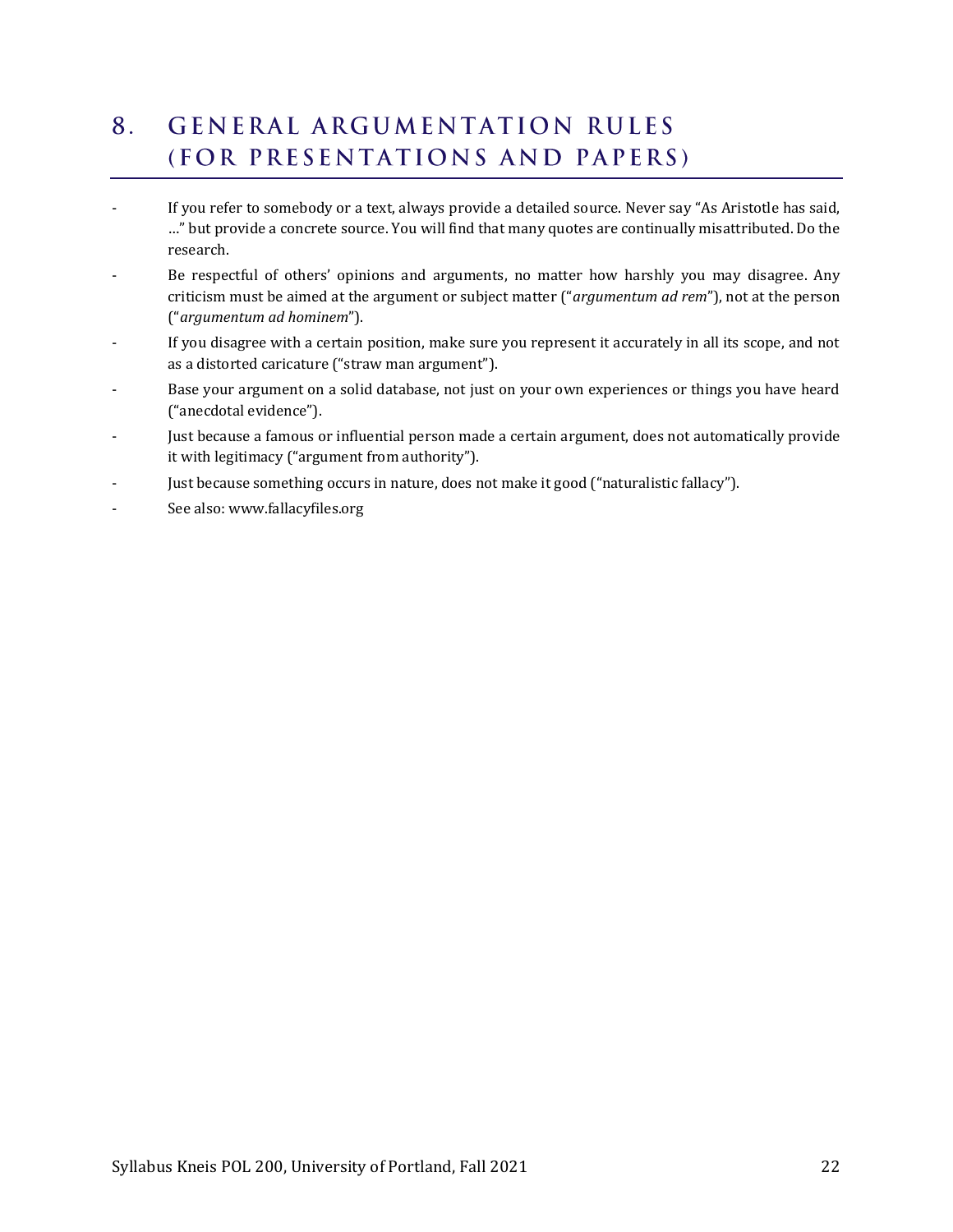#### <span id="page-22-0"></span>APPENDIX I: PRESENTATION GUIDELINES 9.

#### **9.1. When Introducing a Text**

*These questions need not be answered verbatim or in that order– but address them or be kept in mind.*

- What is it about?
- Who is the author? (relevant if important person of history -- but no extended biographies)
- What is the context?
- What is the line of argument?
- What are the theoretical assumptions? Does the text speak to a specific school of thought?
- How is it written? What can you derive from the structure of the text?
- How was it perceived? What has it achieved? (relevant if this text is a historical source or has had a deep impact on a field of research)
- Provide own evaluations and analysis, briefly.

#### **9.2. When Presenting Your Own Analysis or Argument**

*These questions need not be answered verbatim or in that order– but address them or be kept in mind.*

- Be transparent: name your sources, provide a handout with a bibliography and a structure of your presentation.
- Provide a clear line of argument
- Prefer analysis over opinion, personal experiences and anecdotal knowledge
- Be clear to differentiate between your own analysis and someone else's.

#### **9.3. Q&A Rules**

- Welcome critique as an opportunity to better yourself.
- When critiquing others, aim the argument at the issue, not the person, and remain respectful.
- When you don't know what to answer, offer to follow up with them later -- don't improvise.

#### **9.4. General Presentation Rules**

- Everybody is nervous. EVERYBODY.
- Everybody makes mistakes.
- Preparation always helps.
- Practice.
- A class presentation is supposed to help you to learn, you are not expected to be perfect.

#### *9.4.1.Content*

The presentation is not about you. It is about the content.

#### *9.4.2.Structure*

- You are *communicating*, not talking *at* somebody.
- Make sure you do everything to get your message across in the short time you have.
- Tell them what you're about to tell them. -- Tell them. -- Tell them what you've just told them.
- Intelligent redundancy is good.
- Patronizing is bad.

#### *9.4.3.Modes of Presenting*

- Do what you feel is most comfortable to you.
- Talk loudly and clearly.
- Make eye contact as much as possible.
- Provide a handout with your most important points, central quotes or data (brief!), works cited, and your contact information.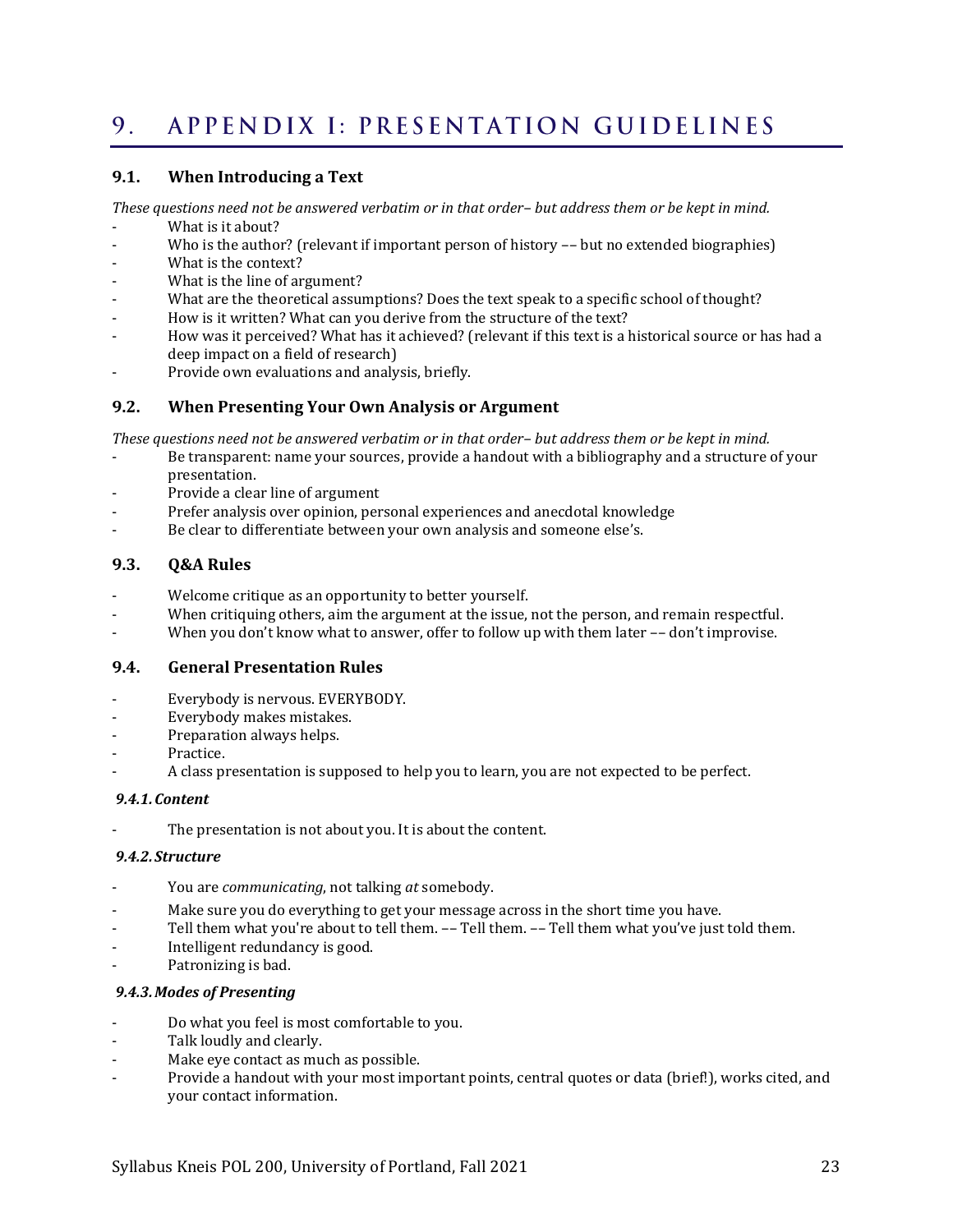*Reading out a written text:*

- pro: safety, you tend to forget less, you can formulate better
- contra: inflexible, less communicative

#### *Speaking freely (without notes):*

- pro: flexible, can adapt to audience quickly, communicative
- contra: needs experience, you may forget things, imperfect formulations
- you may compensate with a handout

*Speaking freely with notes*

- possibly best of both worlds
- you may even write an introduction & a closing to read out

#### *9.4.4.Time*

- Time yourself. You have limited time allotted. Test out your presentation beforehand; then add 2-3 minutes. You will always take longer than planned.
- Provide a handout collating your most important findings, central quotes, a bibliography, and your contact information. If you forget to say something important in the presentation, it'll be there.

#### *9.4.5.Technology*

- Use technology only if necessary.
- Only use technology that you know how to handle.
- Be sure to have reliable equipment. If possible, bring your own computer. Apple computer owners: bring an adapter cable for VGA. Assume no HDMI compatibility.
- Make backups of your presentation. Make a backup of the backup.
- Be only as fancy as absolutely necessary. Anything flashy that distracts from your message can go.
- Sometimes, a Moodle is enough.
- A paper handout may substitute or supplement a visual presentation. It gives people something to take away.
- Be prepared for tech to break down.

#### *9.4.6.Attire*

- Appear professional. This is work, it should look like that. Respect your audience.
- There will always be a question from the audience you won't like. Be cordial. Admit if you don't know something; promise to get back with more information.
- Know how to react: "Never answer the question that is asked of you. Answer the question that you wish had been asked of you." (Robert S. McNamara, *The Fog of War*, 87:11-87:19)

#### *9.4.7.Remember Murphy's Law*

- Nothing is as easy as it seems. -- Everything takes longer than expected. -- And if something can go wrong it will, –– at the worst possible moment.
- Well, hopefully not. But be prepared anyway. Presentations are always a test of how to react to unforeseen circumstances, and the more you practice, the more experienced you'll be. Good luck!

#### **9.5. Netiquette: How to Present Yourself Online**

- Always remember you are still talking to human beings it is very easy to lose sight of that online.
- Try to build community with your fellow students by being active in the discussion, by responding to
- their posts, and by taking part in the Q&A peer critique process after uploaded assignments.
- Check your spelling --- mistakes in writing are unnecessary distractions from what you want to say.
- Name your sources.
- <span id="page-23-0"></span>Be concise but substantial. Remember that people tend to read in an F-pattern online: first paragraphs are read, then beginnings oftentimes just scanned (sadly). Make it interesting.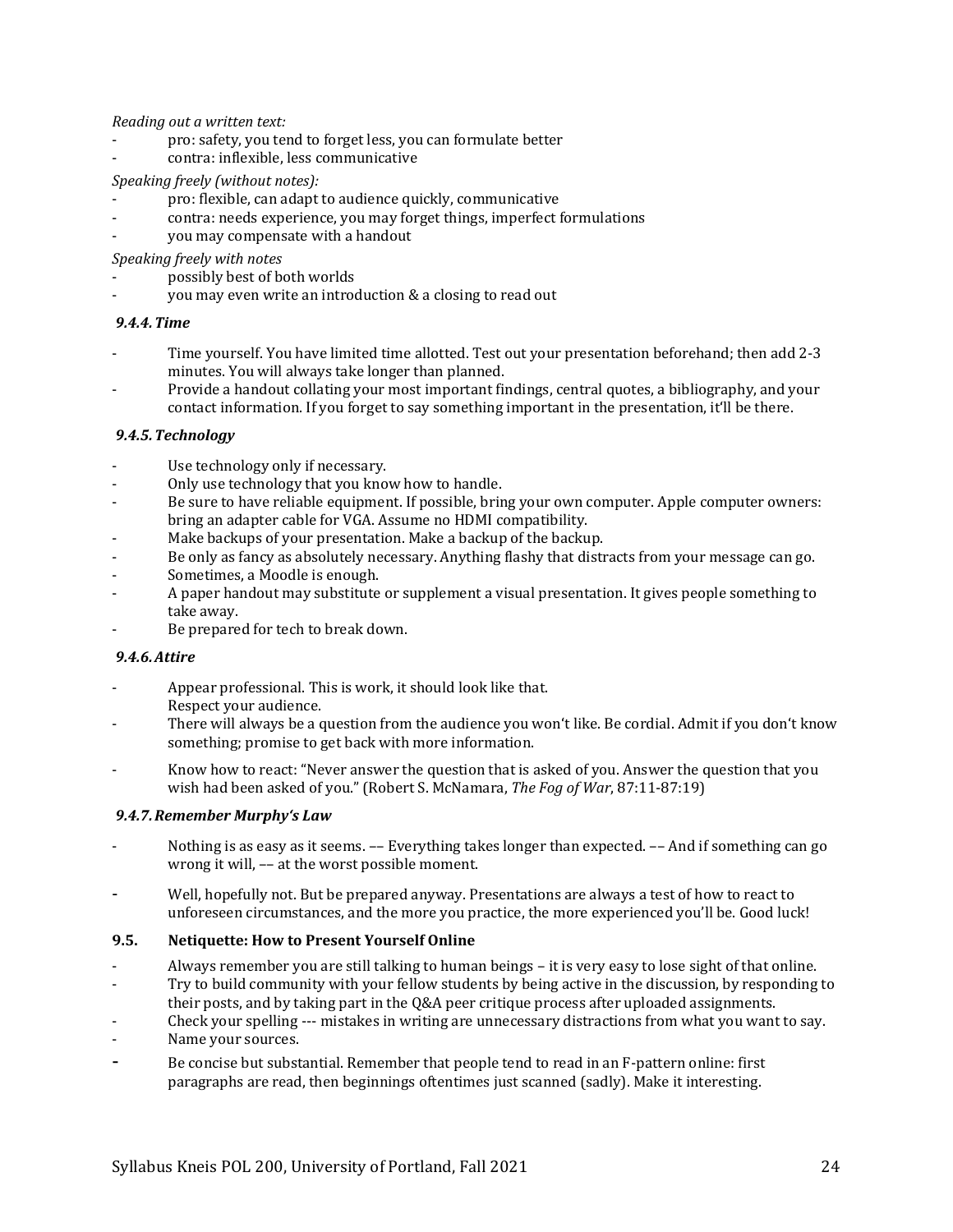# <span id="page-24-0"></span>10. APPENDIX II: CITATION GUIDE MLA

You can use MLA or APA style for citations, see: [owl.english.purdue.edu/owl/resource/560/01.](http://owl.english.purdue.edu/owl/resource/560/01) The major rules MLA style are summarized here, as follows:

#### **Page/font format:**

- Font Size 12 pt (use a normal system font like Times New Roman, Arial, Cambria, etc.)
- Line spacing 1.5
- Footnotes: 10 pt, Line spacing 1
- Indent quotations longer than 3 lines, with 10 pt size font
- Mark omitted parts of a quotation with squared brackets to distinguish them from possible (round) brackets within the quotation:

"*Falling Down* is a smart film, but it struggles [...] to convince viewers that [the hero] represents an ultimately (mythologically) redundant model of white masculinity." (Kennedy 2000: 122)

**Bibliographical reference** in parentheses (Author Year: Page):

Blabla blabla (Soja 1989: 37).

When Works Cited holds more than one title of the same author and from the same year, specify text by adding letters to the publication date:

Blabla blabla (Soja 1989a: 37).

Blabla blabla (Soja 1989b: 1).

**Footnotes** should be used only for further comments, not as bibliographical reference.

The **Works Cited** appears at the end of your paper. The format is the following:

#### **For articles in collective volumes:**

Name, First Name. "Article". In: Name, First Name, ed. *Larger Volume*. Publishing Place: Publishing House, Year. Pages.

e.g. Kennedy, Liam. "Paranoid Spatiality: Postmodern Urbanism and American Cinema." In: Balshaw Maria, Liam Kennedy, eds. *Urban Space and Representation.* London: Pluto, 2000. 116-30.

(use ed. for one Editor, eds. for multiple Editors)

#### **For articles in journals or magazines:**

Name, First Name. "Article". *Magazine Title*. Magazine Number (Year): Pages.

e.g. Foucault, Michel. "Of Other Spaces." *Diacritics* 16.1 (1986): 22-27.

#### **For monographs:**

Name, First Name. *Larger Volume*. Publishing Place: Publishing House, Year. Pages.

e.g. Soja, Edward. *Postmodern Geographies: The Reassertion of Space in Critical Social Theory*. London: Verso, 1989.

**For internet articles:**Name, First Name. "Article." *Main Web Site Title*. URL. Retrieved MM/DD/YYYY.

(or variations, such as organization name or alias in the first place, depending on nature of the web site)

- e.g. Edmunds, R. David. "The US-Mexican War: A Major Watershed." *PBS.*  pbs.org/kera/usmexicanwar/war/major\_watershed.html. Retrieved 09/01/2009.
- e.g. World Health Organization (WHO). *Active Ageing: A Policy Framework*. Geneva: WHO, 2002. who.int/ageing/publications/active/en. Retrieved 08/25/2011.

*Some publication guides say you do not need to list the URL any more – I require you to do this nevertheless.*